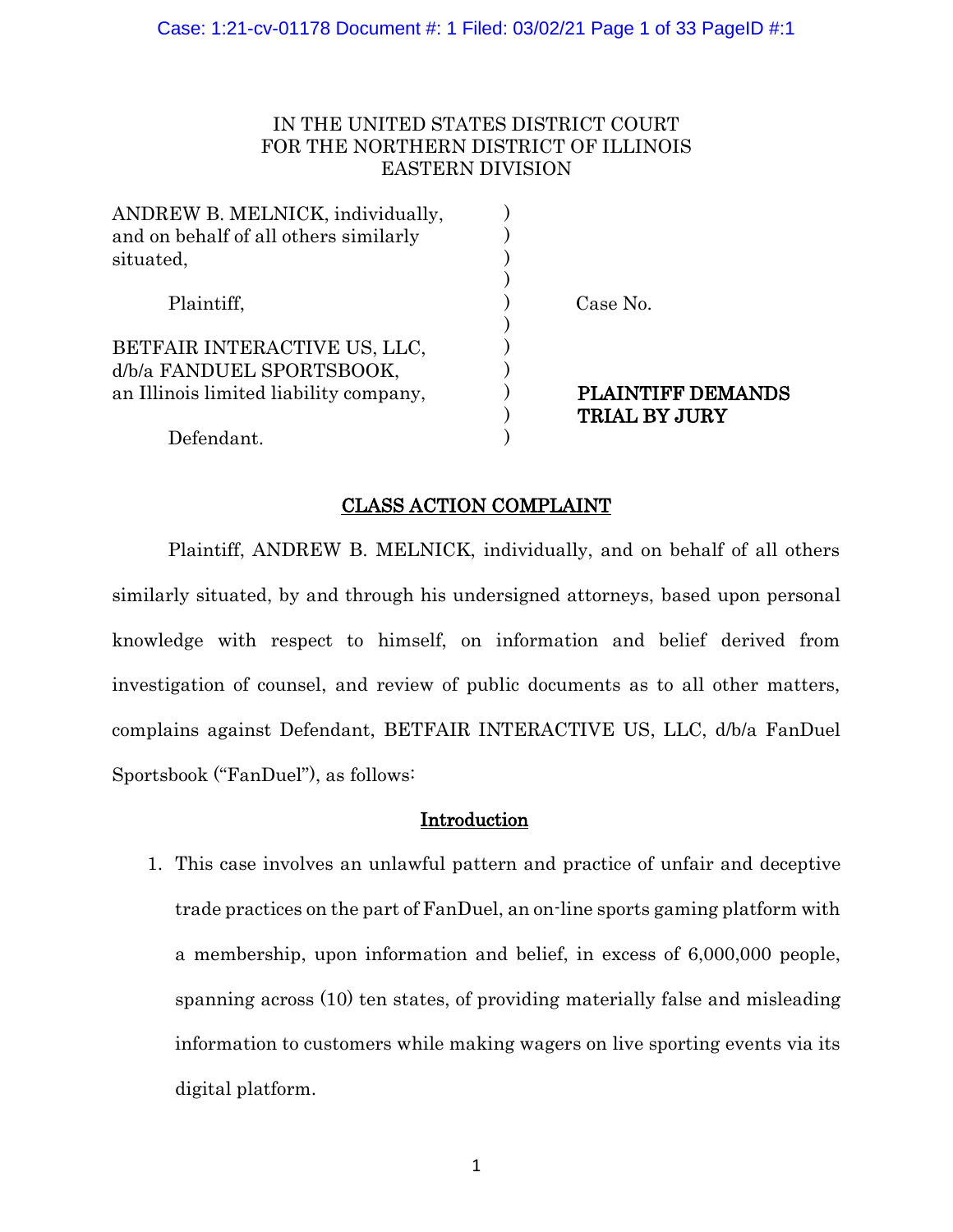- 2. More specifically, while purporting to provide its customers with real-time, live sports game data, FanDuel regularly understates the time remaining in a given live sporting event in order to induce its customers to make wagers that they are more likely to lose, and/or that are riskier, than if they were being provided accurate, real-time information in connection with their live wagering.
- 3. Plaintiff seeks both damages for himself, as well as the Multi-State Class and, alternatively, for the State-Wide Classes or sub-classes, and an order enjoining the further operation of the FanDuel platform until its app (the "App") as represented, *accurately* reflects the time remaining in a given live sporting event.

## The Parties

- 4. Plaintiff, ANDREW B. MELNICK ("Melnick"), is an individual and citizen of the State of Illinois residing at 906 Oxford Road, Deerfield, Illinois 60015. Melnick is a customer/member of FanDuel.
- 5. On March 2, 2021, Melnick attempted to contact customer service of FanDuel via telephone to notify FanDuel of the unfair and deceptive acts and practices alleged herein and attempted to obtain a full refund; all to no avail.
- 6. By written correspondence dated March 2, 2021, Melnick exercised his right to opt-out of the paragraph of the "Terms of Use" of FanDuel otherwise purportedly requiring arbitration of disputes and a Class Action Waiver ("Terms and Conditions"). See Terms of Use at Paragraph 15.6. (A true and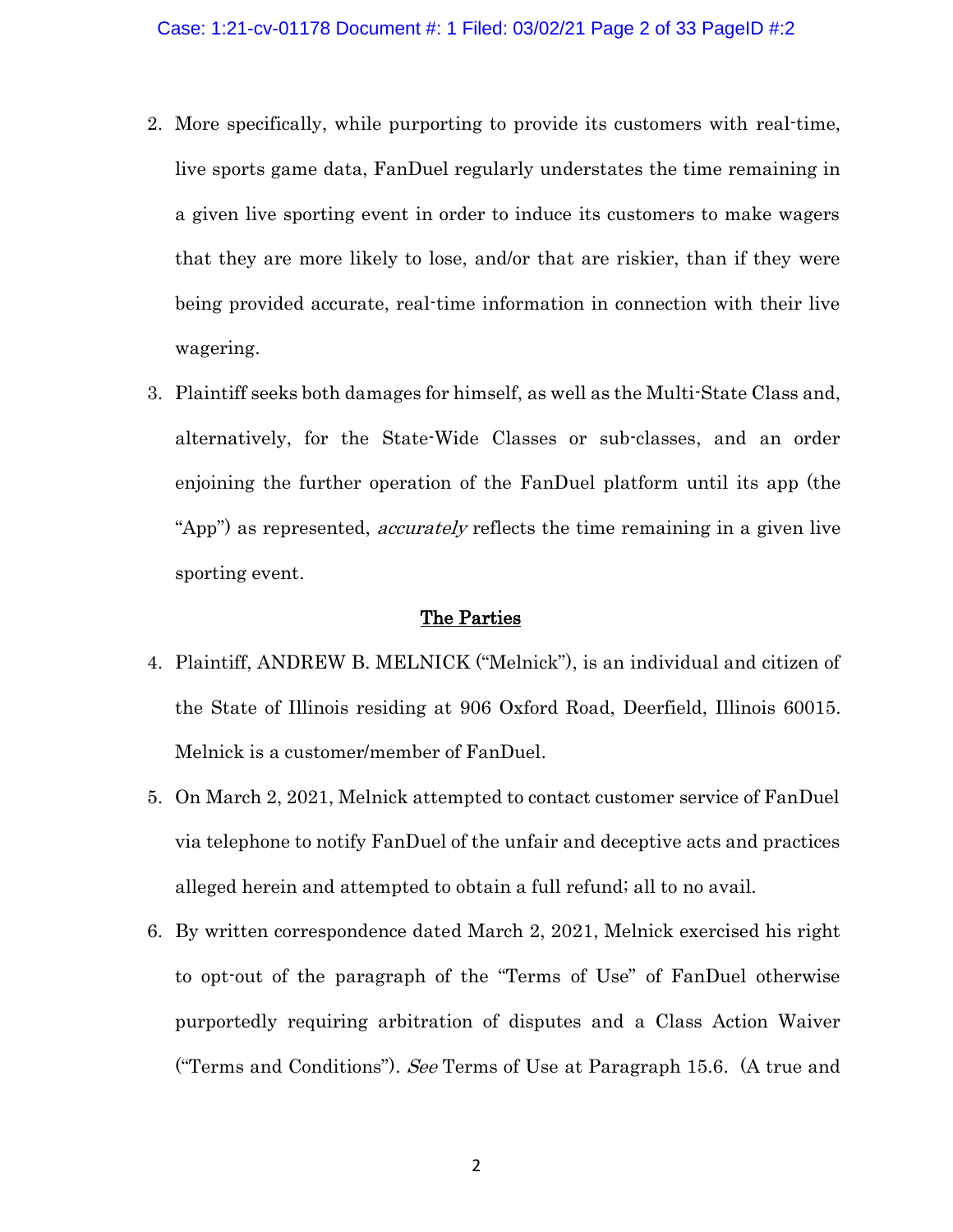correct copy of Melnick's correspondence dated March 2, 2021, and the Terms of Use of FanDuel are attached hereto as Exhibits "A" and "B", respectively, and made a part hereof.).

- 7. While the Terms of Use, at Paragraph 15.7 contain a forum selection clause for courts located in New York and a choice law provision for the application of New York law, there are public interest factors which strongly outweigh the enforcement of that provision and the State of New York has little or no connection to this dispute.
- 8. Defendant, FanDuel, is a limited liability company organized and existing under the laws of the State of Illinois, with its place of business located at 6701 Center Drive West, Suite 800, Los Angeles, California 90045.
- 9. FanDuel has been operating its sports-betting platform since approximately July 2020. (the "relevant period").
- 10.FanDuel's two managers are Samuel Levin and John Hindman, both with offices located at 6701 Center Drive West, Suite 800, Los Angeles, California 90045.
- 11.Plaintiff is currently unaware of the identities of those holding membership interests in FanDuel as that information is not publicly available.
- 12.FanDuel is a gaming company that offers sportsbook, daily fantasy sports, online casino and online horse race betting products through its free downloadable app, and has been offering the same in ten (10) states since approximately July 2020.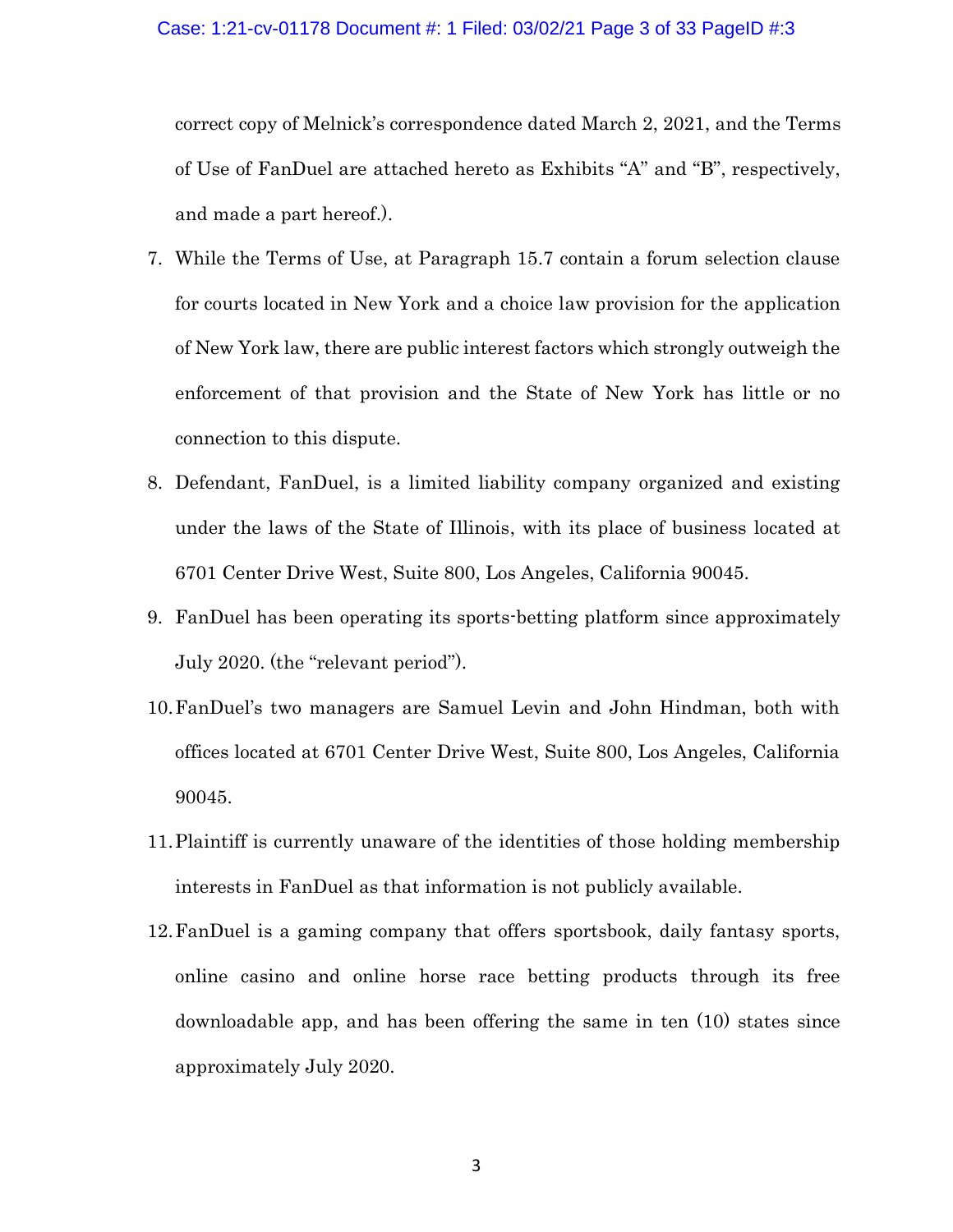- 13.FanDuel accepts bets in the States of Illinois, New Jersey, Pennsylvania, West Virginia, Indiana, Iowa, Colorado, Tennessee, Virginia and Michigan through the FanDuel online sportsbook and betting app that represents the evolution of daily fantasy sports sites into full-on sports and live wagering. The FanDuel app is available for download on the iPhone smartphone, iPad Touch handheld computer, the iPad tablet computer and android operating systems via iTunes App Store and Google Play store. FanDuel does not offer on-line sports wagering to citizens or residents of the State of New York.
- 14.FanDuel permits its members to make a number of types of wagers on its platform including, but not limited, to "Totals" or what are referred to as "Unders" and "Overs" on a live basis; while the sporting event is underway.

#### Jurisdiction and Venue

- 15.This Court has subject matter jurisdiction pursuant to the Class Action Fairness Act of 2005 ("CAFA"), 28 U.S.C. § 1332(d). The amount in controversy exceeds \$5,000,000.00 exclusive of interest and costs, there are more than 100 putative class members and minimal diversity exists because many putative class members are, upon information and belief, citizens of different states than FanDuel.
- 16.This Court has personal jurisdiction over FanDuel because it is authorized to and regularly conducts business in the State of Illinois.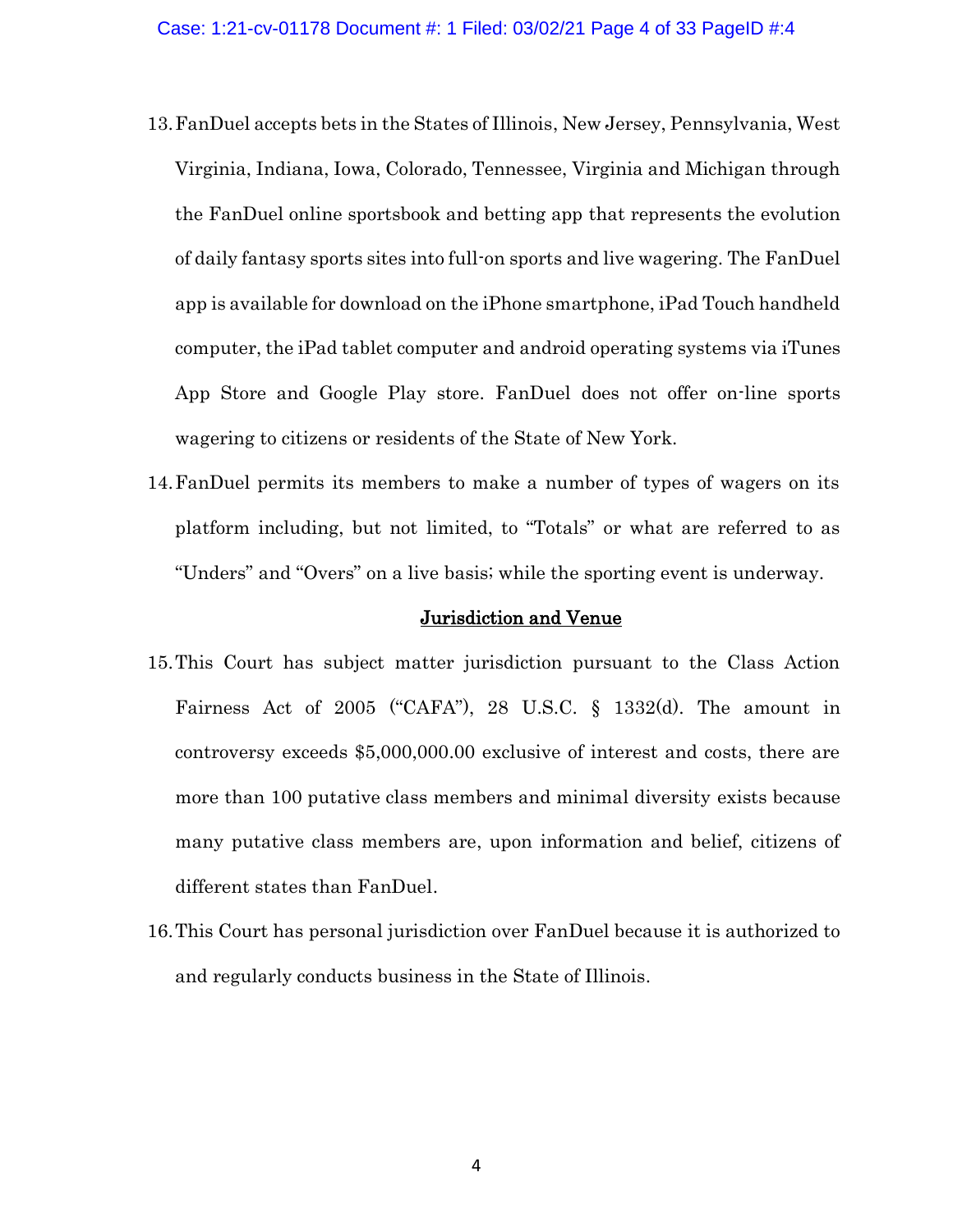17.Venue is proper in this District under 28 U.S.C. § 1391(b)(2) because FanDuel resides in this District and a substantial part of the events or omissions giving rise to Plaintiff's claims occurred in this District.

#### Facts Specific to Plaintiff

- 18.On or about February 26, 2021, Plaintiff downloaded the app for FanDuel on his cellular android smartphone from the Google Play store.
- 19.On or about February 26, 2021, Plaintiff deposited \$100.00US into his account on FanDuel for the purpose of making wagers on the FanDuel platform; which monies were immediately available for wagering on live sporting events via the App.
- 20.On February 28, 2021, Plaintiff began placing wagers on the FanDuel platform focusing on men's NCAA college basketball where, after the start of the sporting event, he made live wagers on the "Unders."
- 21.The "Totals" or "Over/Under" bet is a wager in which a sportsbook will predict a number in a given game (usually the combined score of the two teams), and the bettor's wager that the actual number in the game will be either higher or lower than the number.
- 22.The betting platform on FanDuel purports to display on the customer's smartphone, via the App, the time elapsed, score and the odds of a given wager in a given sporting event on a real-time basis.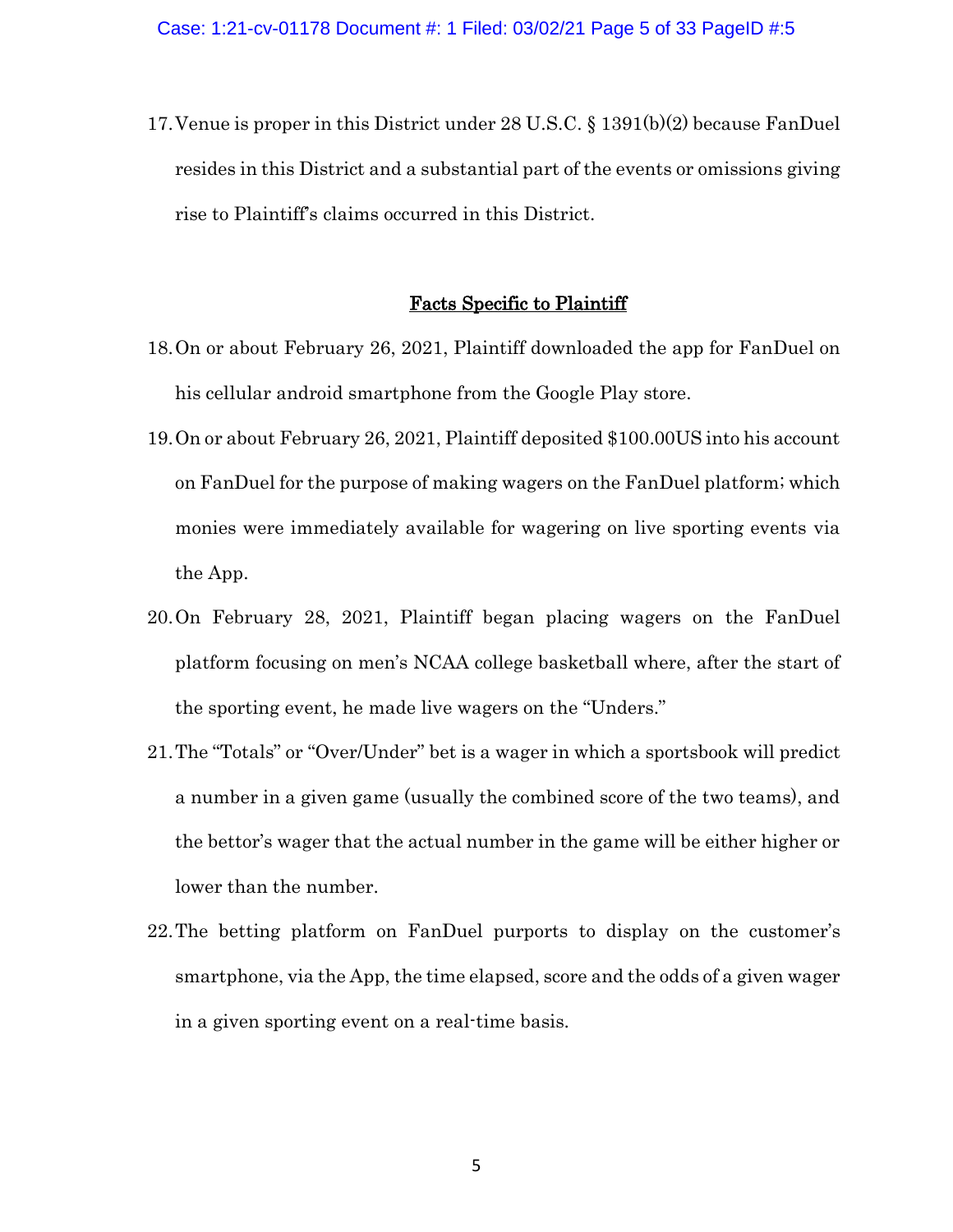23.By way of example, below are photographs of two (2) screen shots from the FanDuel platform of the New Orleans v. Incarnate Word NCAA men's college basketball game taken on March 1, 2021, the first at 8:52 p.m., and the second a minute later at 8:53 p.m. The first shows six (6) minutes remaining in the second half of the game and the second shows eight (8) minutes remaining in the second half of the same game when wagers were still being accepted on the "Overs" and "Unders":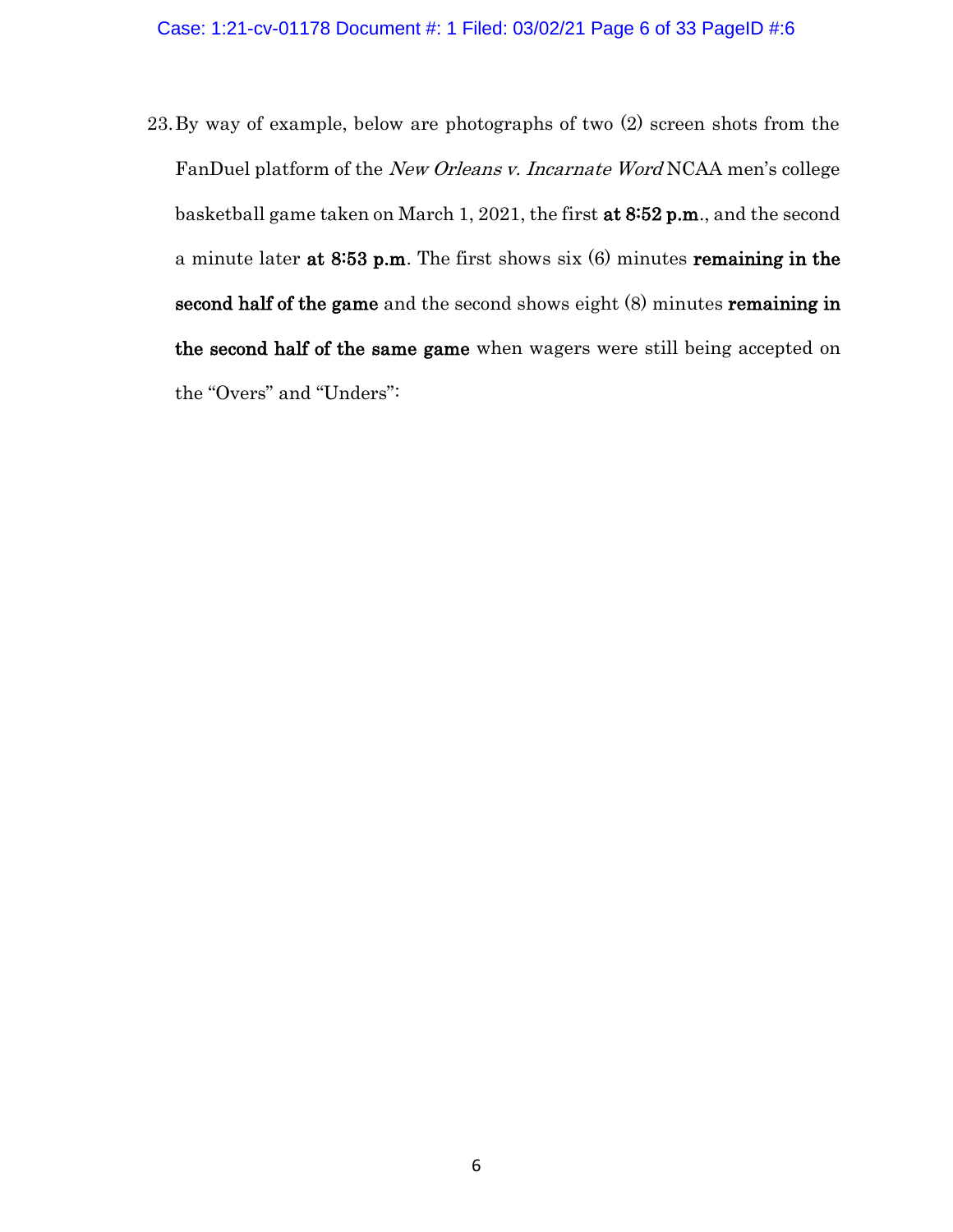# Case: 1:21-cv-01178 Document #: 1 Filed: 03/02/21 Page 7 of 33 PageID #:7

| 8:52                          |              |                   |                         | $\blacksquare$ $\widehat{\boldsymbol{\varsigma}}$ $\Box$ |  |  |
|-------------------------------|--------------|-------------------|-------------------------|----------------------------------------------------------|--|--|
| <b>FANDUEL</b>                |              | <b>ADD FUNDS</b>  | \$2.83<br>$^{+}$        |                                                          |  |  |
|                               |              | $-104$            | $\overline{\mathbf{v}}$ | $-120$                                                   |  |  |
| LIVE 4TH QUARTER 11'          |              | MORE WAGERS >     |                         |                                                          |  |  |
| <b>A COLLEGE BASKET</b>       |              | SPREAD            | MONEY                   | TOTAL                                                    |  |  |
| Sam Houston<br>St             | 81           | $\bigoplus$       | $\bigoplus$             | $\bigoplus$                                              |  |  |
| Houston<br><b>Baptist</b>     | 63           | $\bigoplus$       | ⊕                       | $\bigoplus$                                              |  |  |
| LIVE 2ND HALF 2'              |              | MORE WAGERS >     |                         |                                                          |  |  |
| <b>New Orleans</b>            | 71           | $-12.5$<br>$-111$ | $-2200$                 | $O$ 158.5<br>$-115$                                      |  |  |
| <b>Incarnate Word</b>         | 57           | $+12.5$<br>$-115$ | +980                    | U 158.5<br>$-111$                                        |  |  |
| LIVE 2ND HALF 6'              |              |                   |                         | MORE WAGERS >                                            |  |  |
| <b>Ark Pine Bluff</b>         | 37           | $+2.5$<br>$-113$  | $+146$                  | $O$ 123.5<br>$-113$                                      |  |  |
| <b>Jackson State</b>          | 35           | $-2.5$<br>$-113$  | $-180$                  | U 123.5<br>$-113$                                        |  |  |
| LIVE 2ND HALF 13'             |              |                   |                         | MORE WAGERS >                                            |  |  |
| Arizona                       | 36           | $+5.5$<br>$-115$  | $+210$                  | O 151.5<br>$-111$                                        |  |  |
| Oregon                        | 40           | $-5.5$<br>$-111$  | $-265$                  | $U$ 151.5<br>$-115$                                      |  |  |
| LIVE 1ST HALF                 |              | MORE WAGERS >     |                         |                                                          |  |  |
| $A_{7}$<br>Home<br>All Sports | 킈<br>Betslip |                   | န္ထ<br>Refer Friends    | Account                                                  |  |  |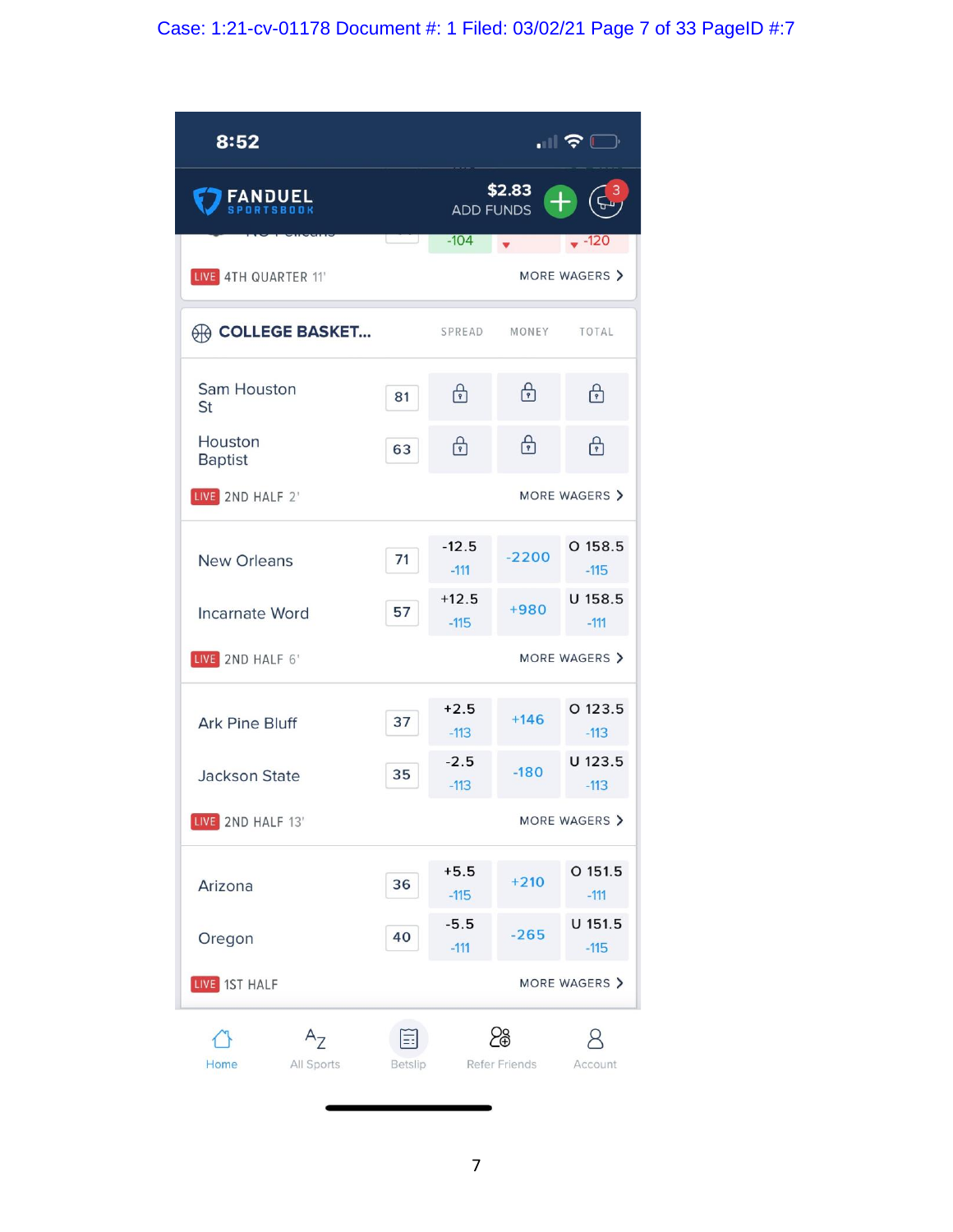# Case: 1:21-cv-01178 Document #: 1 Filed: 03/02/21 Page 8 of 33 PageID #:8

| 8:53                               |         |                                      |                      | $\blacksquare$ , $\blacksquare$ |  |  |  |
|------------------------------------|---------|--------------------------------------|----------------------|---------------------------------|--|--|--|
| <b>FANDUEL</b><br><b>TSBOOK</b>    |         | \$2.83<br>$^{+}$<br><b>ADD FUNDS</b> |                      |                                 |  |  |  |
| <b>NO Pelicans</b>                 | 107     | 1 <b>Z3</b><br>$-106$                | $-9000$              | 241.5<br>$-120$                 |  |  |  |
| LIVE 4TH QUARTER 11'               |         |                                      |                      | MORE WAGERS >                   |  |  |  |
| <b>A COLLEGE BASKET</b>            |         | SPREAD                               | MONEY                | <b>TOTAL</b>                    |  |  |  |
| <b>Sam Houston</b><br>St           | 83      | ⊕                                    | ⊕                    | ்                               |  |  |  |
| Houston<br><b>Baptist</b>          | 65      | $\bigoplus$                          | ்                    | $\bigoplus$                     |  |  |  |
| LIVE 2ND HALF 1'                   |         | MORE WAGERS >                        |                      |                                 |  |  |  |
| <b>New Orleans</b>                 | 74      | $-14.5$<br>$-113$                    | ்                    | 0.160.5<br>$-111$               |  |  |  |
| <b>Incarnate Word</b>              | 58      | $+14.5$<br>$-113$                    | ⊕                    | $U$ 160.5<br>$-115$             |  |  |  |
| LIVE 2ND HALF 8'                   |         |                                      |                      | MORE WAGERS >                   |  |  |  |
| <b>Ark Pine Bluff</b>              | 37      | $+2.5$<br>$-115$                     | $+142$               | O 122.5<br>$-106$               |  |  |  |
| <b>Jackson State</b>               | 35      | $-2.5$<br>$-111$                     | $-176$               | U 122.5<br>$-120$               |  |  |  |
| MORE WAGERS ><br>LIVE 2ND HALF 15' |         |                                      |                      |                                 |  |  |  |
| Arizona                            | 36      | $+5.5$<br>$-115$                     | $+210$               | $O$ 151.5<br>$-111$             |  |  |  |
| Oregon                             | 40      | $-5.5$<br>$-111$                     | $-265$               | U 151.5<br>$-115$               |  |  |  |
| LIVE 1ST HALF                      |         |                                      |                      | MORE WAGERS >                   |  |  |  |
| $A_{7}$<br>Home<br>All Sports      | Betslip |                                      | န္တ<br>Refer Friends | Account                         |  |  |  |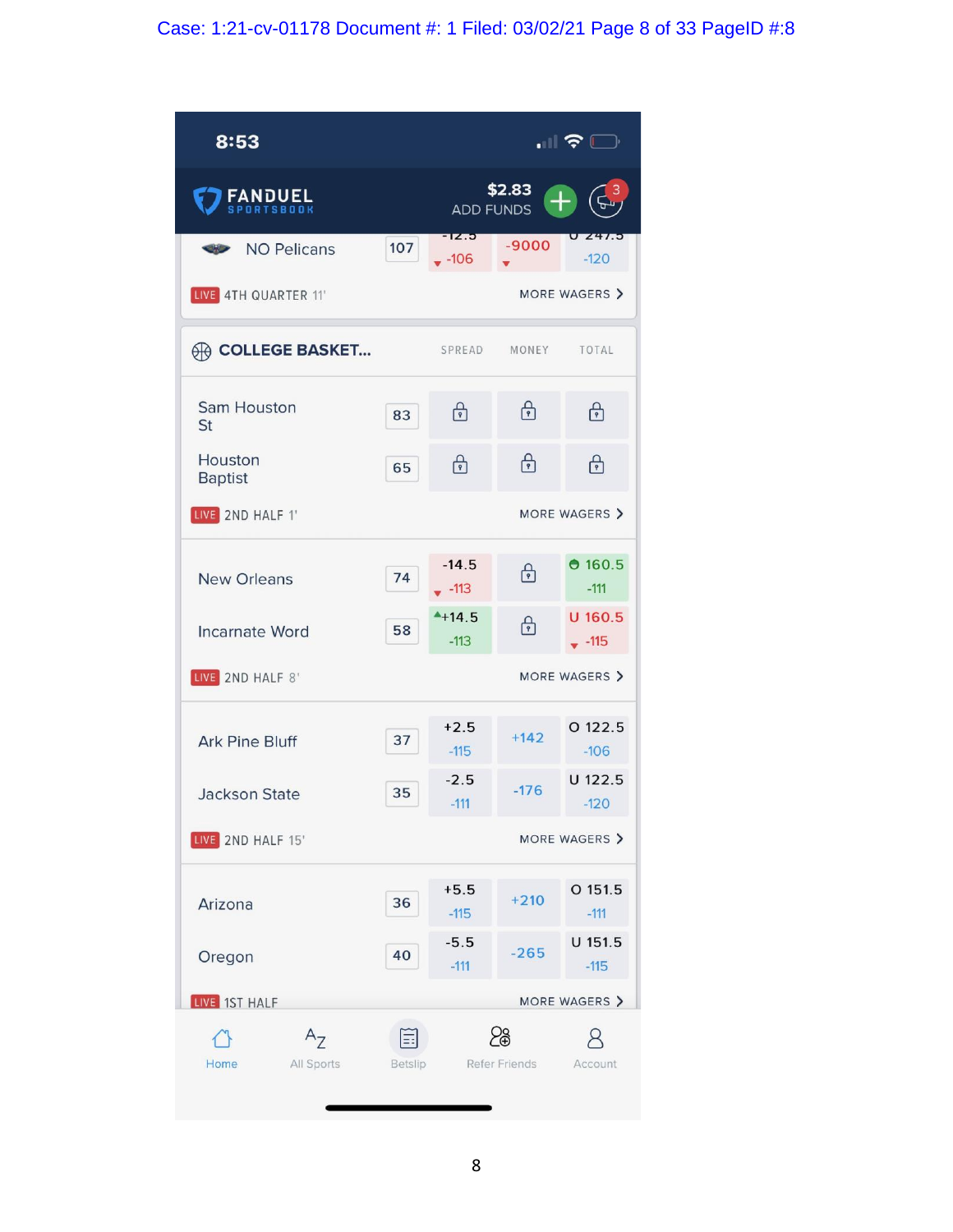- 24.Based upon the information provided on the FanDuel platform, on February 28, 2021, Melnick made a number of wagers on the "Totals" or "Unders" betting that the combined score or Total of the two (2) competing men's college NCAA basketball teams would be less than a given number. (the "Wagers").
- 25.Plaintiff made all of the Wagers after the sporting events had begun and, in many cases, based upon false reporting by FanDuel of the elapsed time and, in some cases, the then scores of the live sporting events.
- 26.The accuracy of the real-time information provided by FanDuel on its platform and displayed at the time Plaintiff placed his live wagers was critical to the determination of the risk and reward associated with a given wager and whether to place his bet on the "Over" or the "Under" option.
- 27.After placing a number of the live Wagers, made after the start of the particular sporting events, and losing over \$50US, Plaintiff discovered that the purportedly real-time information provided to him by FanDuel on the FanDuel platform was repeatedly false and materially so.
- 28.For example, Plaintiff discovered that the time elapsed in sporting events, in particular men's NCAA college basketball, is frequently materially understated on the real-time display on the FanDuel platform in a range of 5 to 35 percent less than the actual time remaining in the sporting event,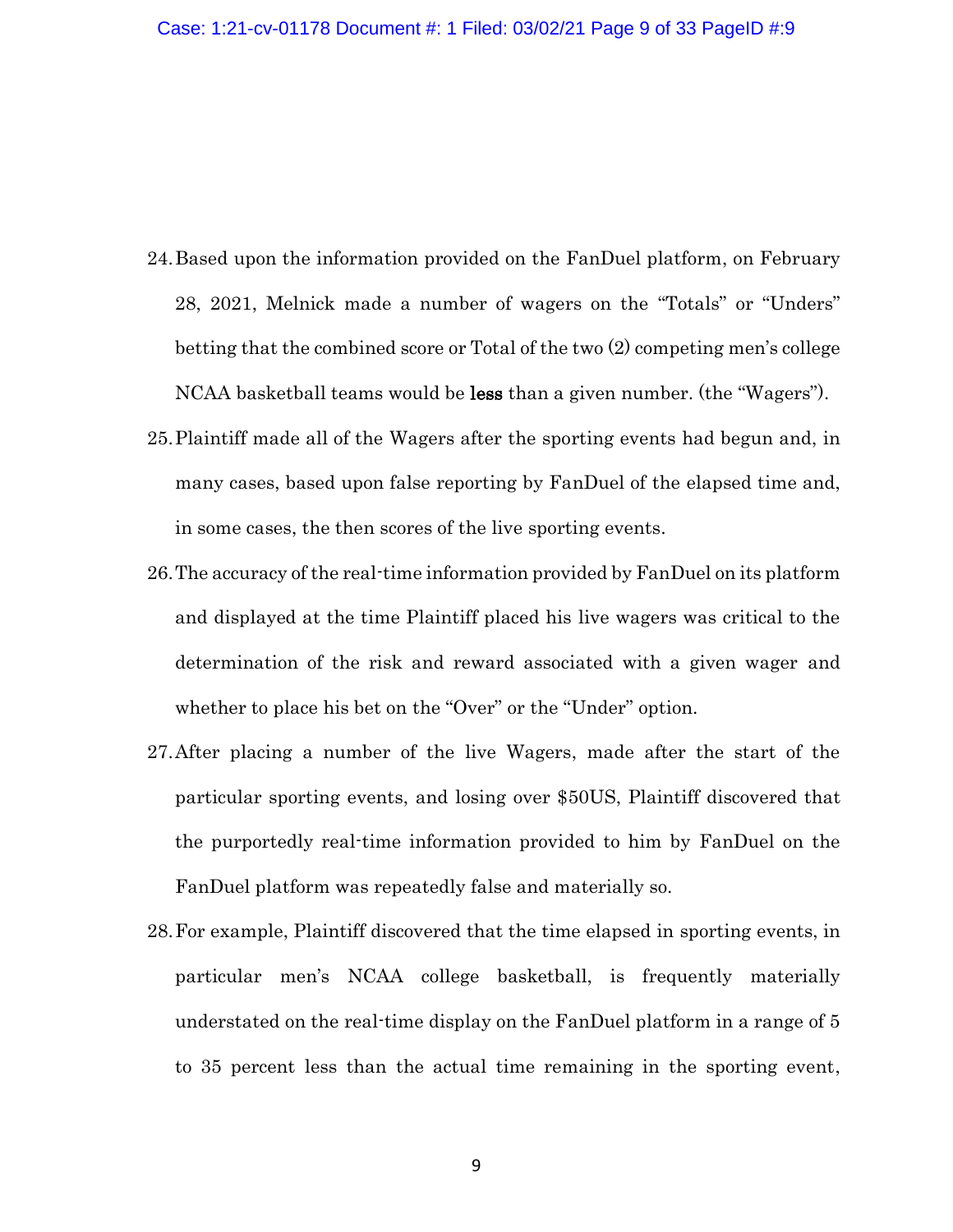making the Wagers on the "Under" during the game appear to be a far better bet than they otherwise actually are.

- 29.Similarly, in some instances, the score reported on the FanDuel platform was inaccurate and materially different from the actual score in relation to the time shown left in the game at the moment when Plaintiff placed the Wagers.
- 30.As a result of the above-mentioned deceptive, dishonest and unfair pattern and practices of FanDuel, Plaintiff and, upon information and belief, hundreds of thousands of other members of FanDuel, have lost millions of dollars in wagers as a proximate result of the same - as well as having paid fees to FanDuel for the privilege of placing their wagers.
- 31.More specifically, Plaintiff and the Class have been damaged as a result of this pattern and practice as they have made and lost wagers that they would not have made had they known the actual time remaining in the given sporting event or, in the alternative, they would have, instead, wagered on the "Over" and won that wager, rather than losing a wager placed on the "Under."
- 32.For this deceptive, dishonest and unfair pattern and practice, Plaintiff seeks recovery on his behalf and on behalf of the thousands of similarly situated class members in the ten (10) states where the membership of FanDuel resides and places their wagers.
- 33.The App, which includes a geostationary device, requires that the members of FanDuel place a wager while located in the state where they are registered and reside. Thus, for example, an Illinois resident who placed a wager on a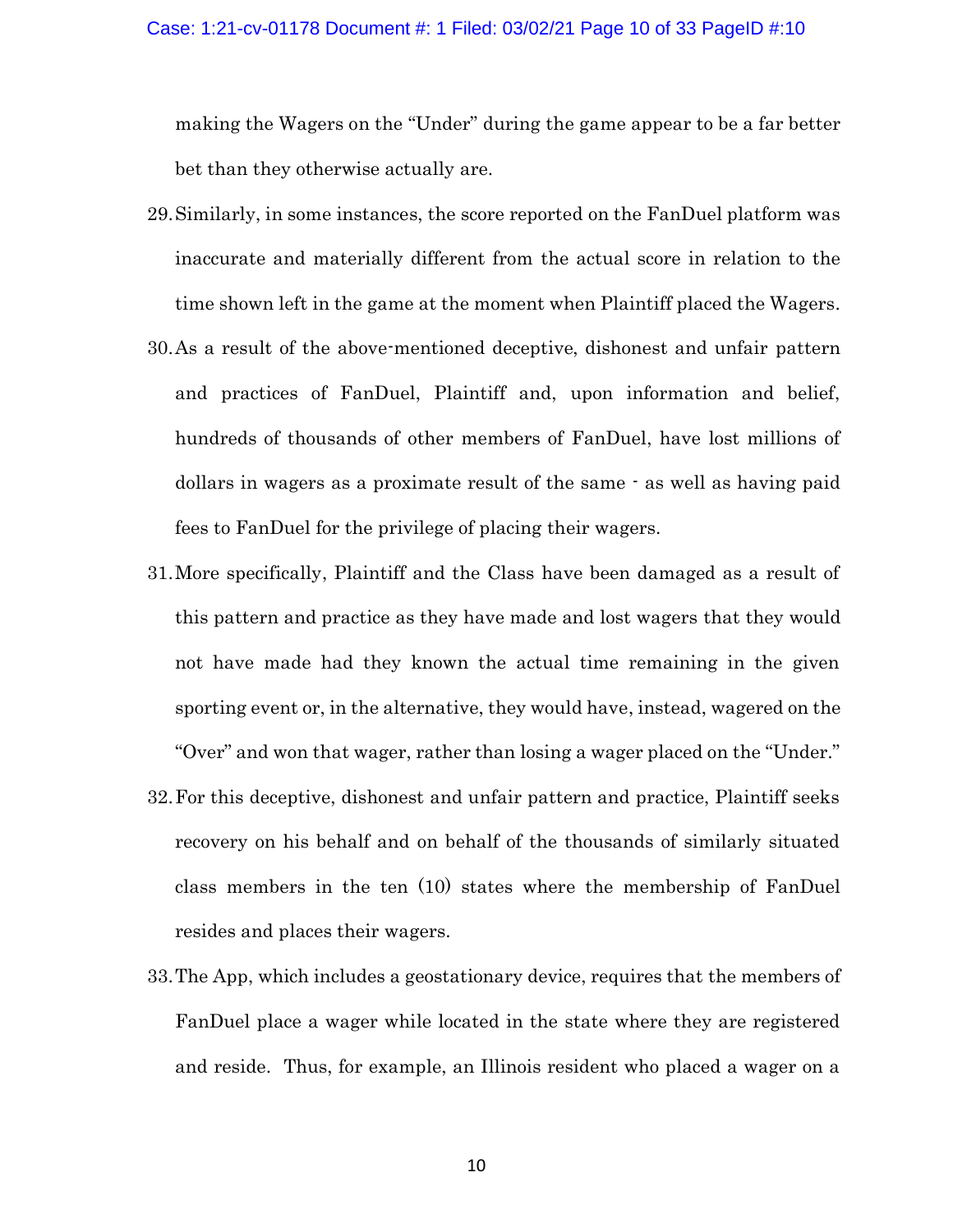given day - a time-record that is kept on the FanDuel platform App - would necessarily have been located in the State of Illinois when he or she placed their wager.

### Class Action Allegations

34. Pursuant to the provisions of Rules  $23(a)$ , (b)(2), and (b)(3) of the Federal Rules of Civil Procedure, Plaintiff brings this action on behalf of himself and the following Multi-State Class and, alternatively, State-Wide Classes or sub-classes (collectively, "Class"):

### Multi-State Class:

- a. All persons who placed a wager during the relevant period on an "Under" on a live sporting event on the FanDuel platform and App after the beginning of the sporting event and who reside in one of the following states: Illinois, New Jersey, Pennsylvania, West Virginia, Indiana, Iowa, Colorado, Tennessee, Virginia and Michigan.
- b. Plaintiff also, in the alternative, brings this action on behalf of the following State-Wide Classes or sub-classes:

Illinois Class: All persons who placed a wager during the relevant period on an "Under" on a live sporting event on the FanDuel platform and App after the beginning of a sporting event and reside in the State of Illinois.

New Jersey Class: All persons who placed a wager during the relevant period on an "Under" on a live sporting event on the FanDuel platform and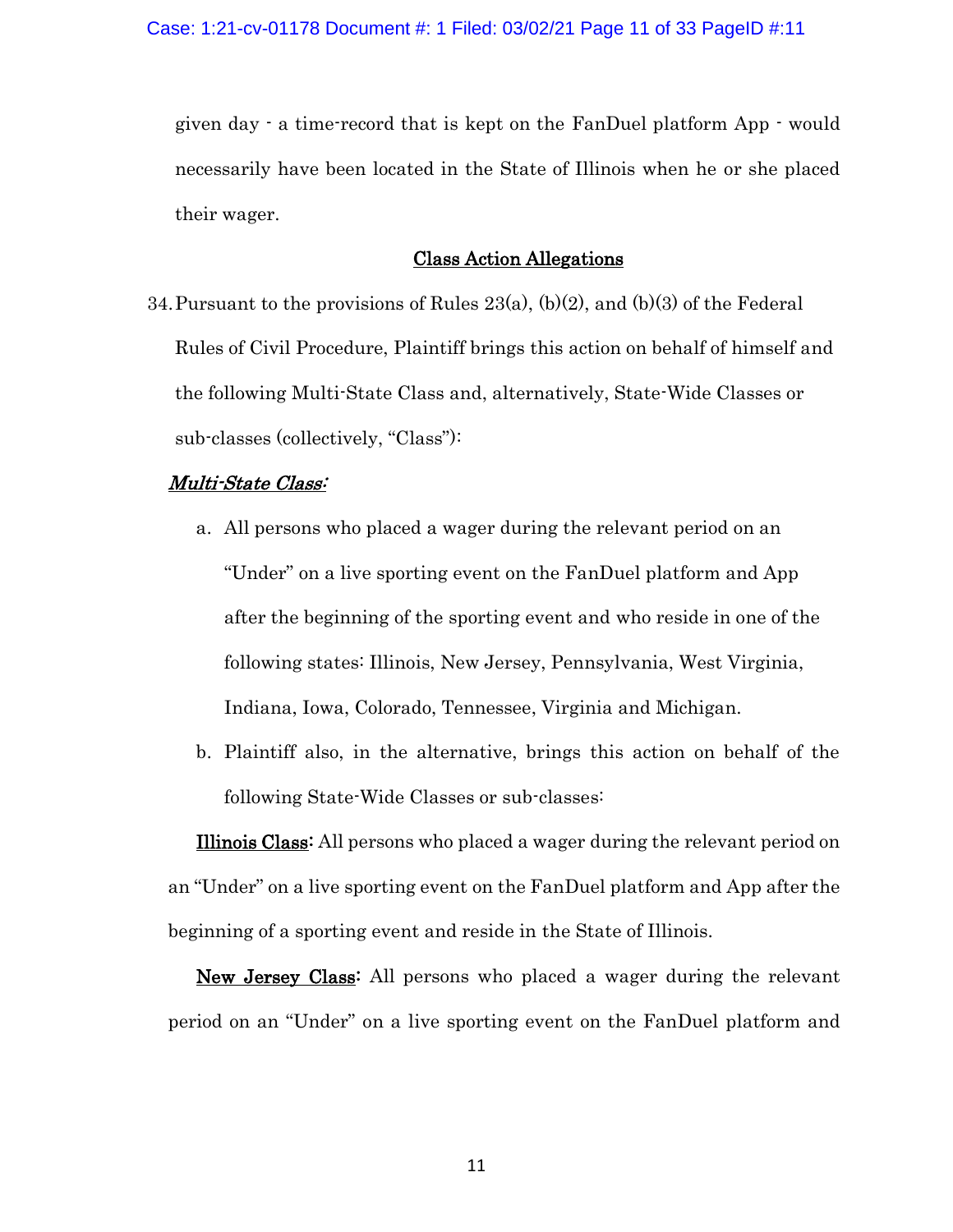#### Case: 1:21-cv-01178 Document #: 1 Filed: 03/02/21 Page 12 of 33 PageID #:12

App after the beginning of a sporting event and reside in the State of New Jersey.

Pennsylvania Class<sup>:</sup> All persons who placed a wager during the relevant period on an "Under" on a live sporting event on the FanDuel platform and App after the beginning of a sporting event and reside in the State of Pennsylvania.

West Virginia Class: All persons who placed a wager during the relevant period on an "Under" on a live sporting event on the FanDuel platform and App after the beginning of a sporting event and reside in the State of West Virginia.

Indiana Class: All persons who placed a wager during the relevant period on an "Under" on a live sporting event on the FanDuel platform and App after the beginning of a sporting event and reside in the State of Indiana.

Iowa Class: All persons who placed a wager during the relevant period on an "Under" on a live sporting event on the FanDuel platform and App after the beginning of a sporting event and reside in the State of Iowa.

 Colorado Class: All persons who placed a wager during the relevant period on an "Under" on a live sporting event on the FanDuel platform and App after the beginning of a sporting event and reside in the State of Colorado.

 Tennessee Class: All persons who placed a wager during the relevant period on an "Under" on a live sporting event on the FanDuel platform and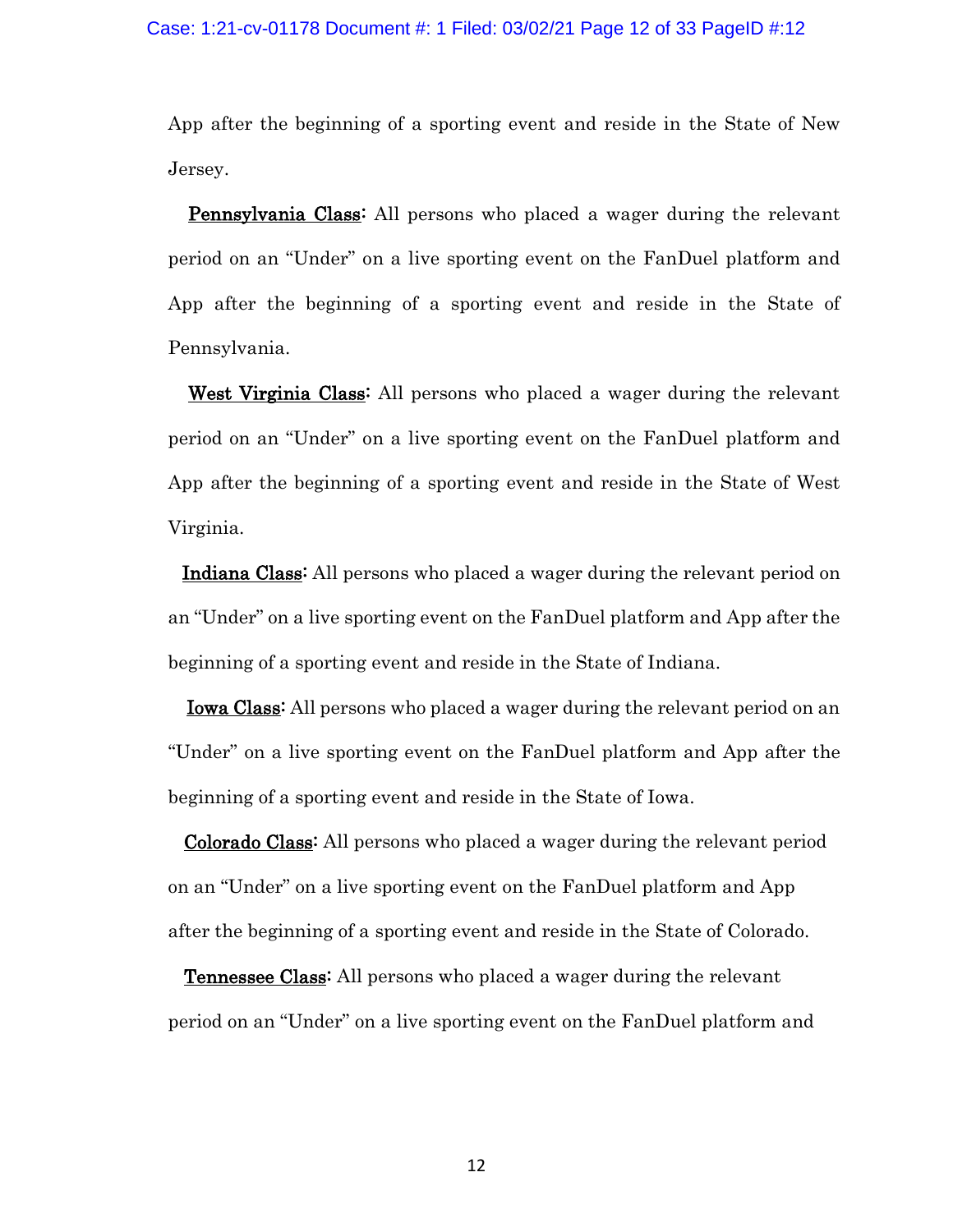App after the beginning of a sporting event and reside in the State of Tennessee.

Virginia Class: All persons who placed a wager during the relevant period on an "Under" on a live sporting event on the FanDuel platform and App after the beginning of a sporting event and reside in the State of Virginia.

Michigan Class: All persons who placed a wager during the relevant period on and "Under" on a live sporting event on the FanDuel platform and App after the beginning of a sporting event and reside in the State of Michigan.

- 35.Excluded from the Class are FanDuel and its officers, directors, legal representatives, successors, subsidiaries, and their assigns and any judicial officer presiding over this matter, members of their immediate family, members of their judicial staff, and any judge sitting in the presiding court who may hear an appeal of any judgment entered.
- 36.Certification of Plaintiff's claims for class-wide treatment is appropriate because Plaintiff can prove the elements of his claim on a class-wide basis using the same evidence as would be used to prove those elements in individual actions asserting the same claims.
- 37.This action has been brought and may be properly maintained on behalf of the Multi-State Class and/or State-Wide Classes proposed hereunder under Rule 23 of the Federal Rules of Civil Procedure and satisfies the numerosity,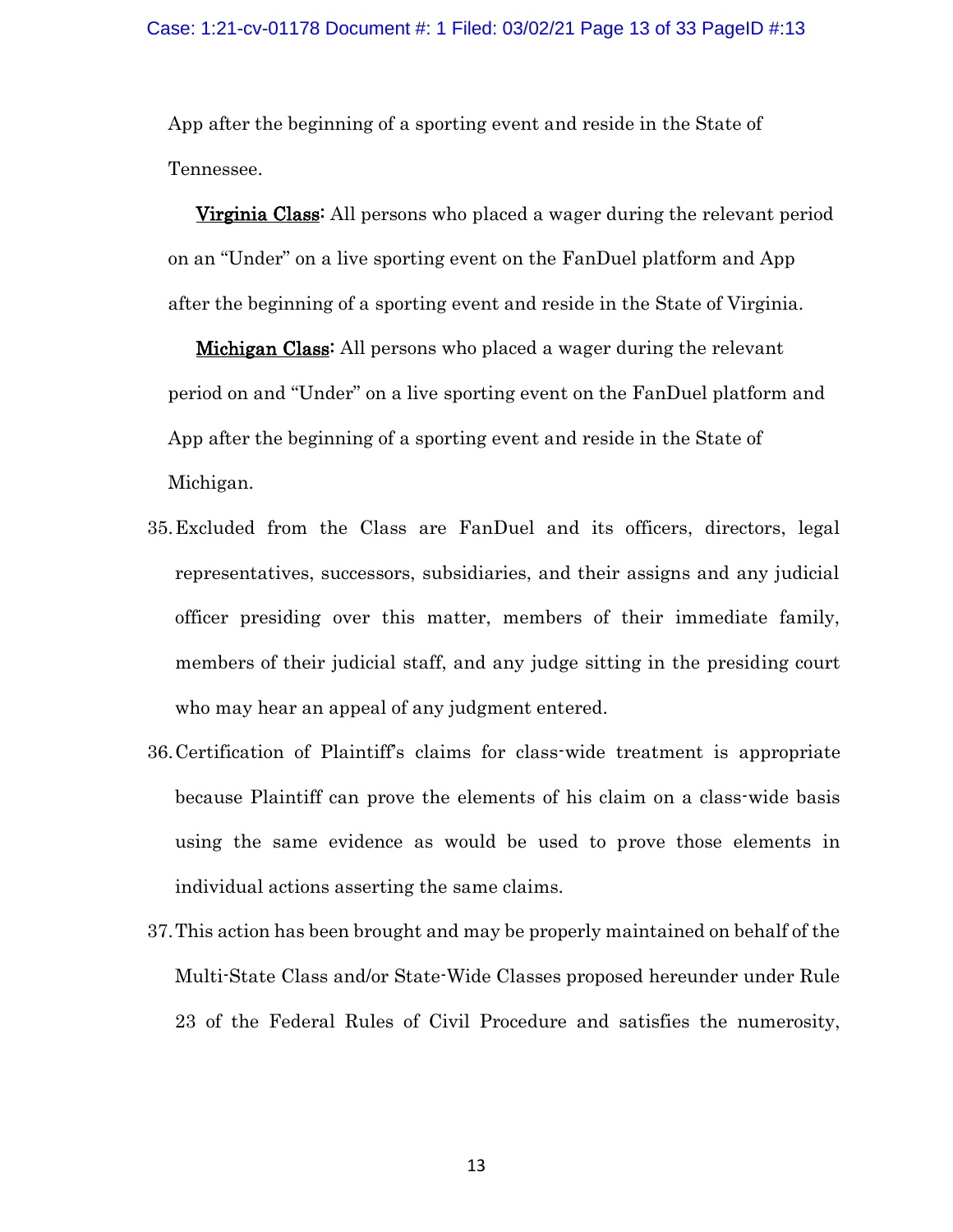#### Case: 1:21-cv-01178 Document #: 1 Filed: 03/02/21 Page 14 of 33 PageID #:14

commonality, typicality, adequacy and predominance, and superiority requirements of its provisions.

- 38.Plaintiff reserves the right to amend the Multi-State Class and State-Wide Classes definitions based upon information learned through discovery.
- 39. Numerosity. Fed. R. Civ. P.  $23(a)(1)$ . Consistent with Rule  $23(a)(1)$ , the members of the Class are so numerous and geographically dispersed that the joinder of all members is impractical. While the exact number of class members is unknown to Plaintiff at this time, there are purported to be over 6,000,000 members of the FanDuel platform and App, and members of the Class can be readily identified through FanDuel's records.
- 40. Commonality and Predominance. Fed. R. Civ. P.  $23(a)(2)$  and  $(b)(3)$ . This action involves common questions of law and fact that predominate over any questions affecting individual Class members. The common questions include, but are not limited to:
	- a. Whether FanDuel engaged in the conduct alleged herein;
	- b. Whether the conduct engaged in by FanDuel was unfair or deceptive;
	- c. Whether FanDuel violated the Illinois Consumer Fraud and Deceptive Trade Practices Act, 815 ILCS 505, et seq., with respect to citizens of the State of Illinois;
	- d. Whether FanDuel violated the New Jersey Consumer Fraud Act, 56:8- 1, et seq., with respect to citizens of the State of New Jersey;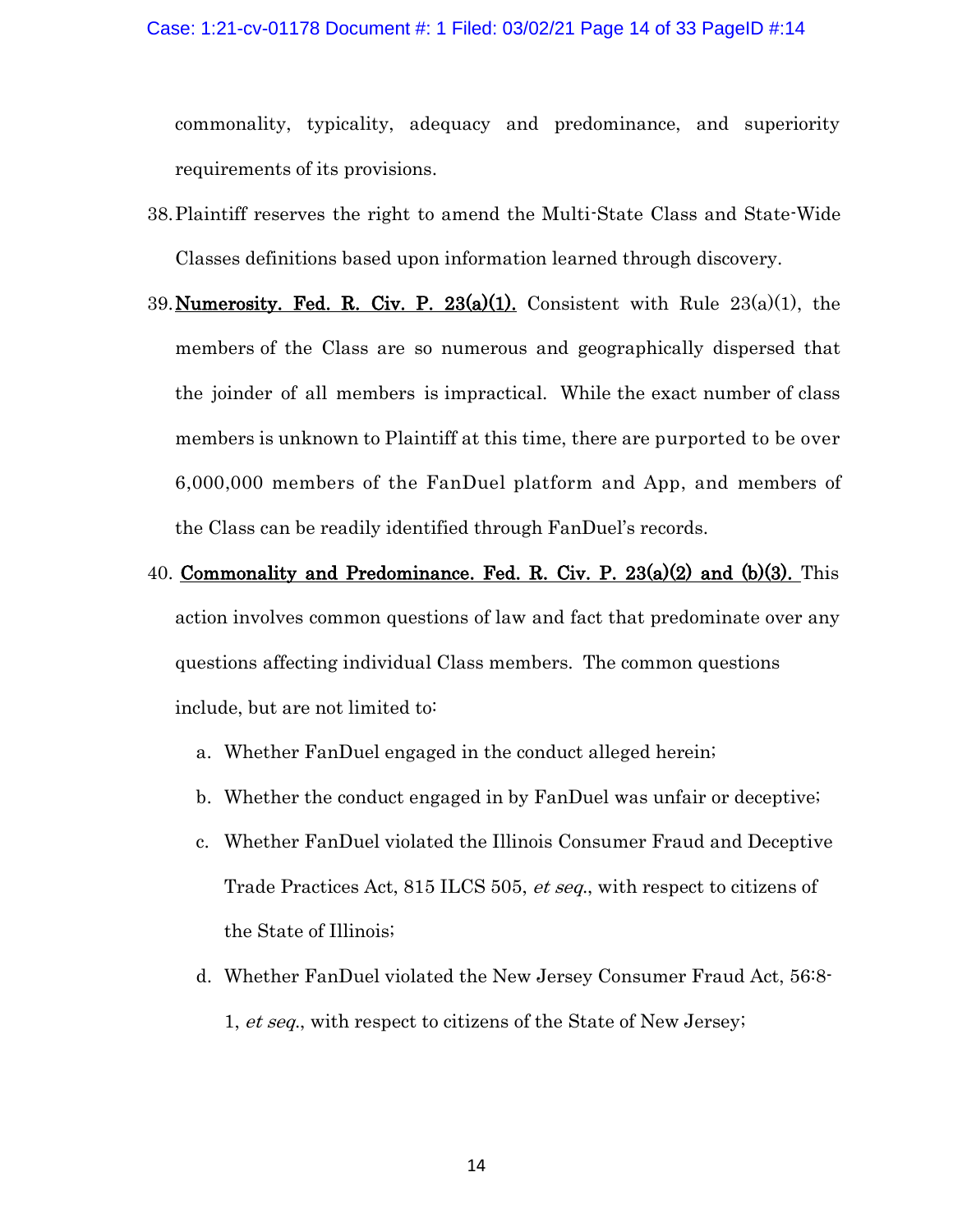- e. Whether FanDuel violated the Pennsylvania Unfair Trade Practices and Consumer Protection Law, 73 P.S. §§ 201-1, et seq., with respect to citizens of the State of Pennsylvania;
- f. Whether FanDuel violated the West Virginia Consumer Protection Act, Article 6, § 46A-6-101, et seq., with respect to citizens of the State of West Virginia;
- g. Whether FanDuel violated the Indiana Unfair and Deceptive Acts and Practices Act,  $\S 24$ -5-0, *et seq.*, with respect to citizens of the State of Indiana;
- h. Whether FanDuel violated the Iowa Consumer Fraud Act, Iowa Code § 714.16, et seq., with respect to citizens of the State of Iowa;
- i. Whether FanDuel violated the Colorado Consumer Protection Act, 6-1- 101, et seq., with respect to citizens of the State of Colorado;
- j. Whether FanDuel violated the Tennessee Consumer Protection Act, § 47-18-101, et seq., with respect to citizens of the State of Tennessee;
- k. Whether FanDuel violated the Virginia Consumer Protection Act of 1977, § 59.1-196, *et seq.*, with respect to citizens of the State of Virginia;
- l. Whether FanDuel violated the Michigan Consumer Protection Act, § 445.901, et seq., with respect to citizens of the State of Michigan;
- m. Whether FanDuel breached its contract with Plaintiff and the Class;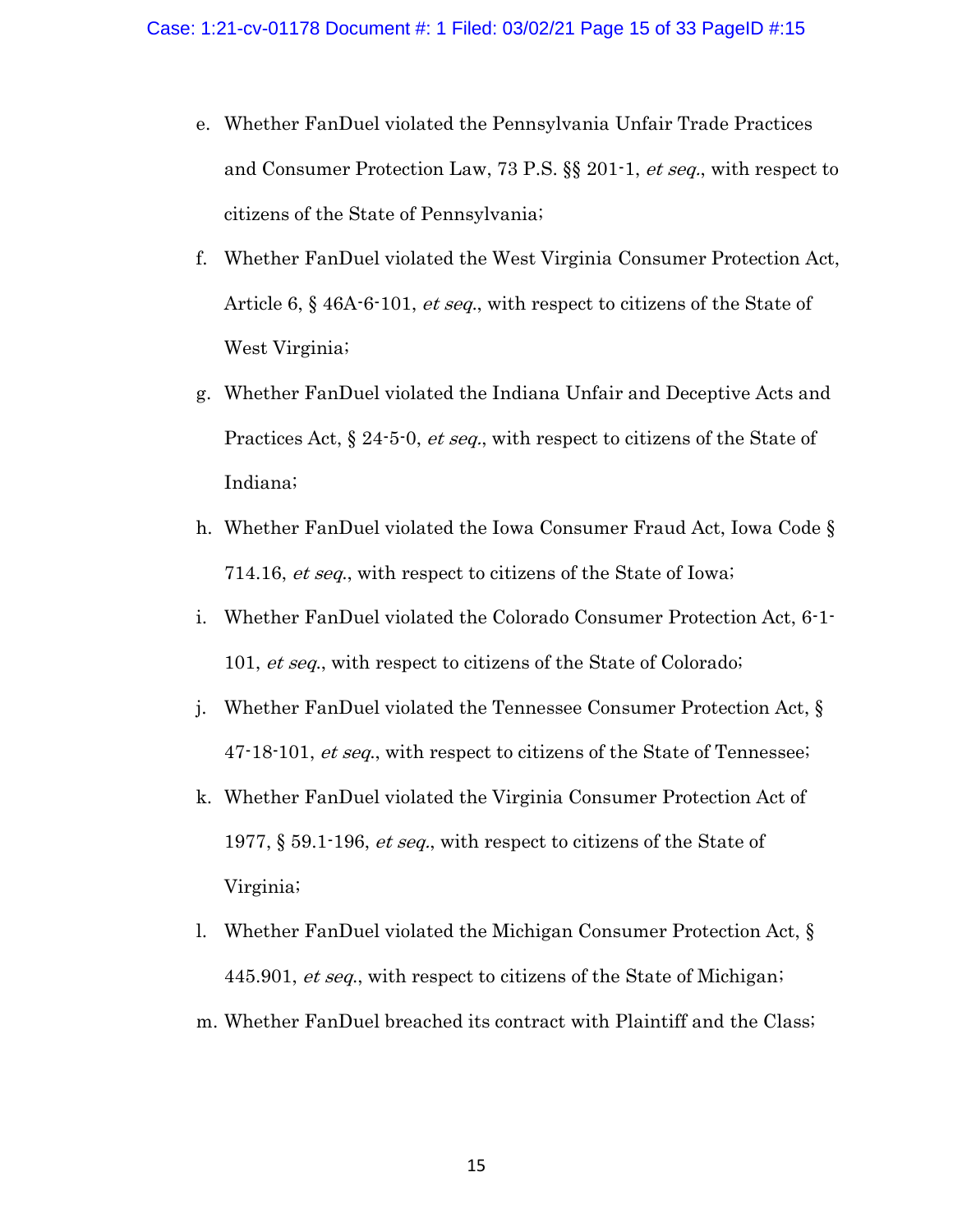- n. Whether FanDuel has been unjustly enriched under applicable state laws;
- o. Whether FanDuel should be required to disgorge all profits; and
- p. Whether FanDuel should be enjoined from the further operation of its betting platform and App until it repairs its platform such that it performs in a fair fashion and consistent with its promise of providing accurate real-time data for its members.

41. Each of the consumer fraud statutes from the ten (10) states where FanDuel operates its sports wagering platform, as alleged, generally prohibit deceptive or unfair acts or practices in the course of a trade or business, and grant the consumer standing to assert claims thereunder.

42. Typicality. Fed. R. Civ. P.  $23(a)(3)$ . Plaintiff's claims are typical of other Class members' claims because Plaintiff and the Class members were subjected to the same alleged unlawful conduct and damaged in the same way, i.e., they all lost money to FanDuel as a result of the inaccurate real-time information provided to them while making live wagers on the FanDuel platform and using its App; conduct which is considered an unfair and deceptive act and practice; and/or against the consumer protection laws of the ten (10) states wherein FanDuel currently operates its sports betting platform.

43. Adequacy. Fed. R. Civ. P.  $23(a)(4)$ . Consistent with Rule  $23(a)(4)$ , Plaintiff, and his counsel, will fairly and adequately represent the Class and have the best interests of the members of the Class in mind. Plaintiff and his counsel are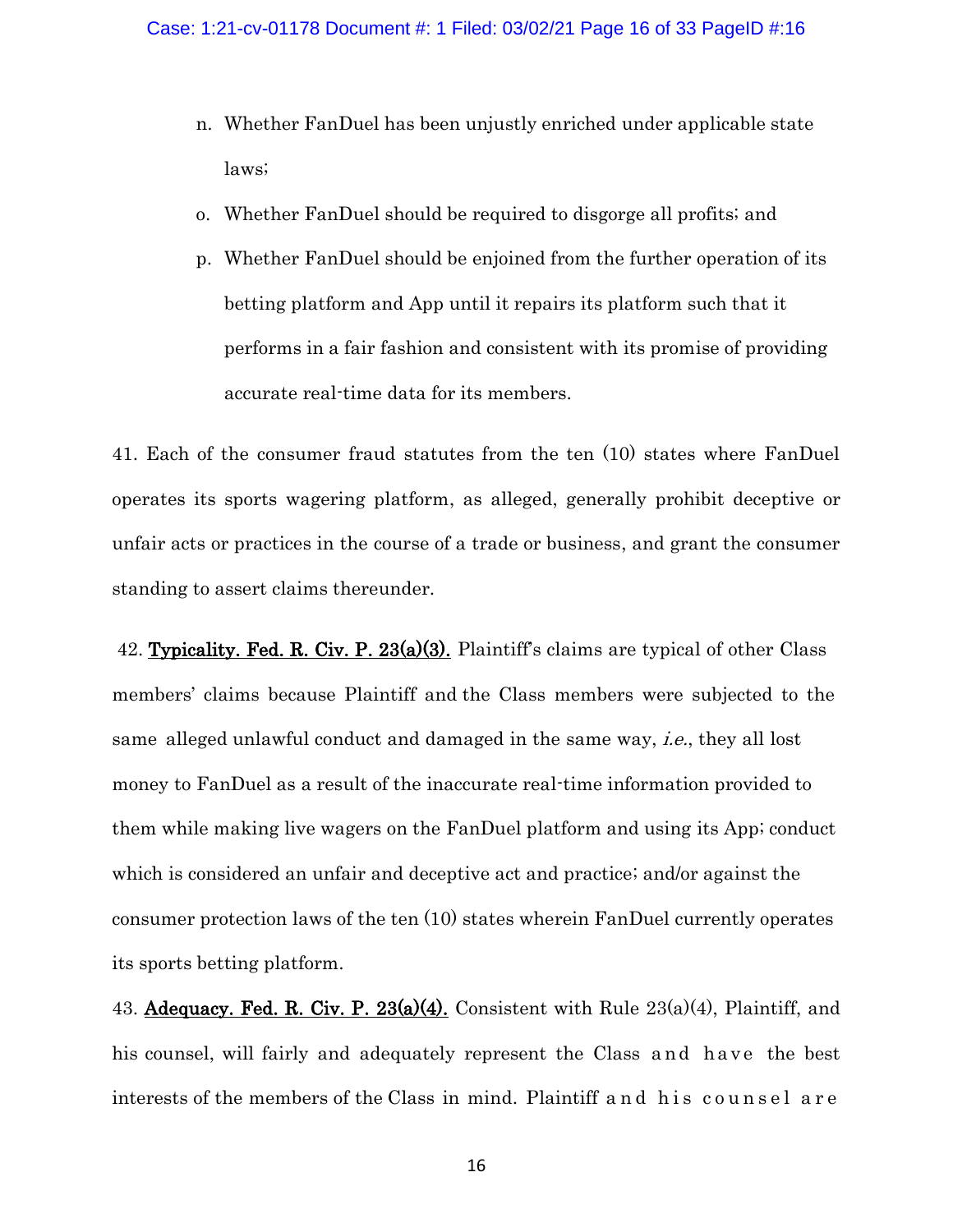#### Case: 1:21-cv-01178 Document #: 1 Filed: 03/02/21 Page 17 of 33 PageID #:17

n ot a w a r e of any conflicts of interest with the Class. Plaintiff's counsel are also competent and experienced in litigating federal and state court class action litigation, including experience in consumer protection claims. Plaintiff and his counsel intend to vigorously prosecute this case in the best interest of the class.

44. Superiority. Fed. R. Civ. P.  $23(b)(3)$ . A class action is superior to other available methods for the fair and efficient adjudication of these claims because individual joinder of the claims of all members of the Class is impracticable. Many members of the Class are, or may be, without the financial resources necessary to pursue this matter, and even if some could afford to litigate claims separately, such a result would be unduly burdensome to the courts in which the individualized cases would proceed. Individual litigation increases the time and expense of resolving a common dispute concerning FanDuel's actions toward an entire group of individuals. Class action procedures allow for far fewer management difficulties in matters of this type and provide the unique benefits of unitary adjudication, economies of scale, and comprehensive supervision over the entire controversy by a single judge in a single court.

45. The Class may be certified pursuant to Rule 23(b)(2) of the Federal Rules of Civil Procedure because, inter alia, FanDuel acted on grounds generally applicable to the Class, thereby making final injunctive relief and corresponding compensatory relief appropriate with respect to the claims raised by the Class.

46. The Class may also be certified pursuant to Rule 23(b)(3) of the Federal Rules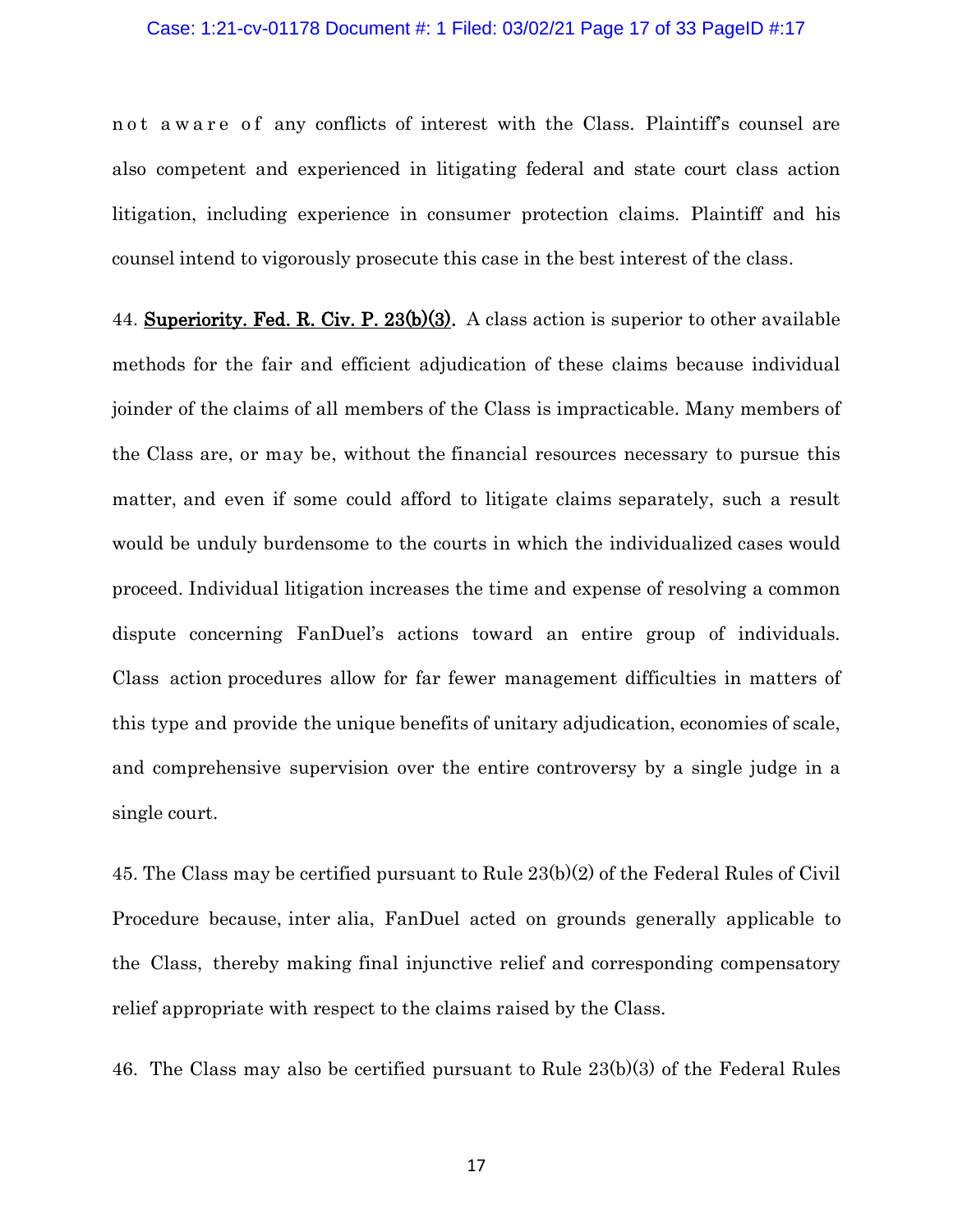of Civil Procedure because questions of law and fact common to members of the Class will predominate over questions affecting individual members, and a class action is superior to other methods for fairly and efficiently adjudicating the controversy and causes of action described in this Class Action Complaint.

### <u>COUNT I</u>

# Violations of the Illinois Consumer Fraud and Deceptive Trade Practices Act 815 ILCS 505, et seq. ("ICFA").

47. Plaintiff repeats and realleges Paragraphs 1 through 46 above as Paragraph 47 of Count I.

48. Plaintiff brings this claim on his own behalf and on behalf of the Multi-State Class and the Illinois Class for a violation of the Illinois Consumer Fraud and Deceptive Trade Practices Act, 815 ILCS 505, et seq. ("ICFA").

49. The ICFA prohibits unfair or deceptive conduct in the course of a trade or business.

50. The terms "unfair" and "deceptive" as used in the ICFA are disjunctive, not conjunctive. In other words, a practice may violate the prohibition against unfairness while not violating the prohibition against deception, and vise-versa.

51. At all relevant times, FanDuel violated the ICFA by knowingly providing data to its membership regarding the time remaining in the given live sporting event, purportedly real-time based, that was materially false, understated and/or misleading.

52. FanDuel's' practice was a deceptive practice.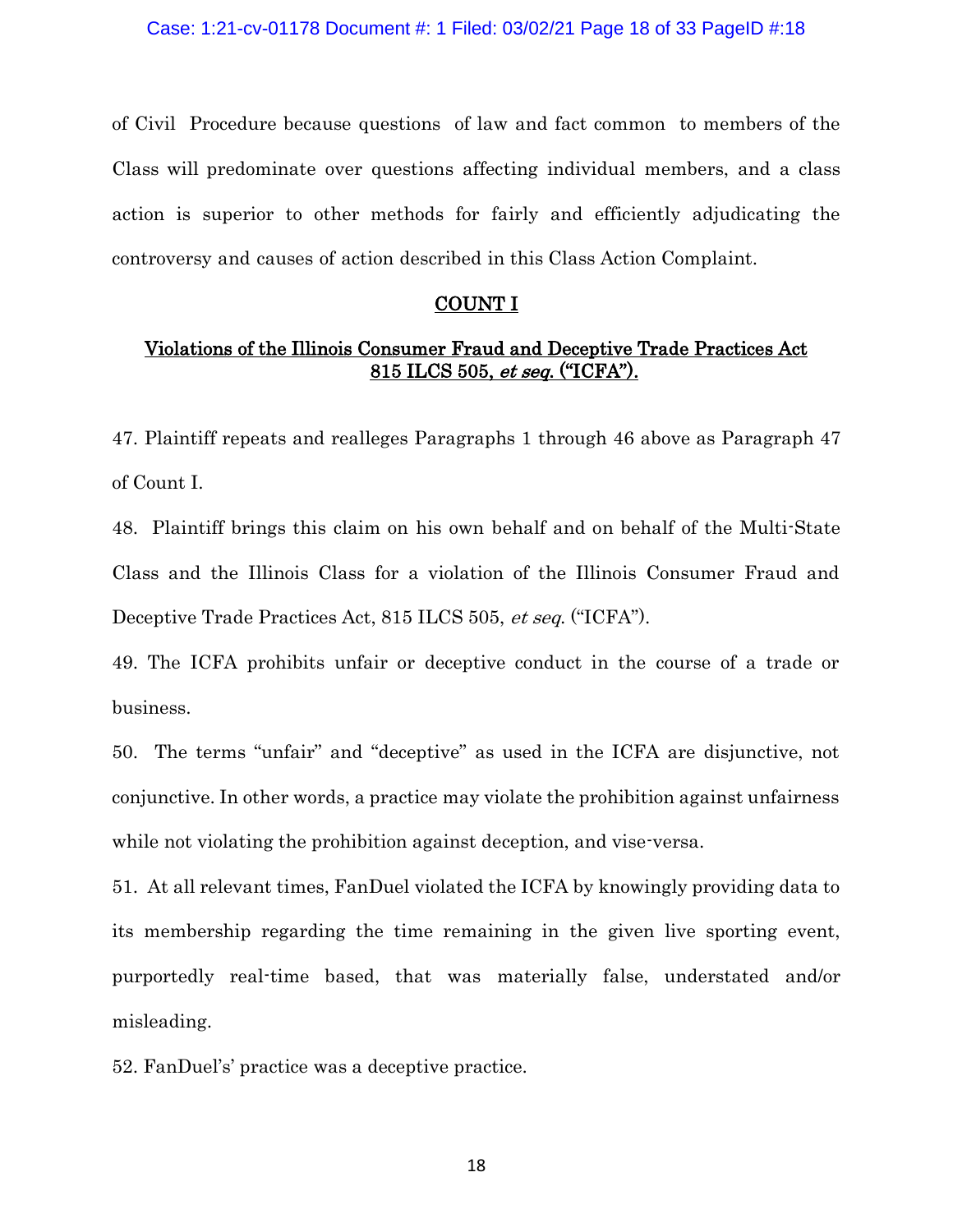53. FanDuel's pattern and practice was unfair.

54. FanDuel's pattern and practice was violative of the public policy of the State of Illinois.

55. FanDuel's practice was deceptive and an unfair practice, and violative of the ICFA.

56. Plaintiff and the Class have been damaged as a direct and proximate result of this pattern and practice as they have made and lost wagers they would not have made had they known the truthful, actual time remaining in the given live sporting event or, in the alternative, they would have wagered on the "Over" and won the wager, rather than making and losing the "Under" wager.

## COUNT II

## Violations of the New Jersey Consumer Fraud Act, 56:8-1, et seq.

57. Plaintiff repeats and realleges Paragraphs 1 through 46 above as Paragraph 57 of Count II.

58. Plaintiff brings this claim on his own behalf and on behalf of the Multi-State Class and the New Jersey Class for a violation of the New Jersey Consumer Fraud Act, 56:8-1, et seq.("NJCFA").

59. The NJCFA prohibits unfair or deceptive conduct in the course of a trade or business.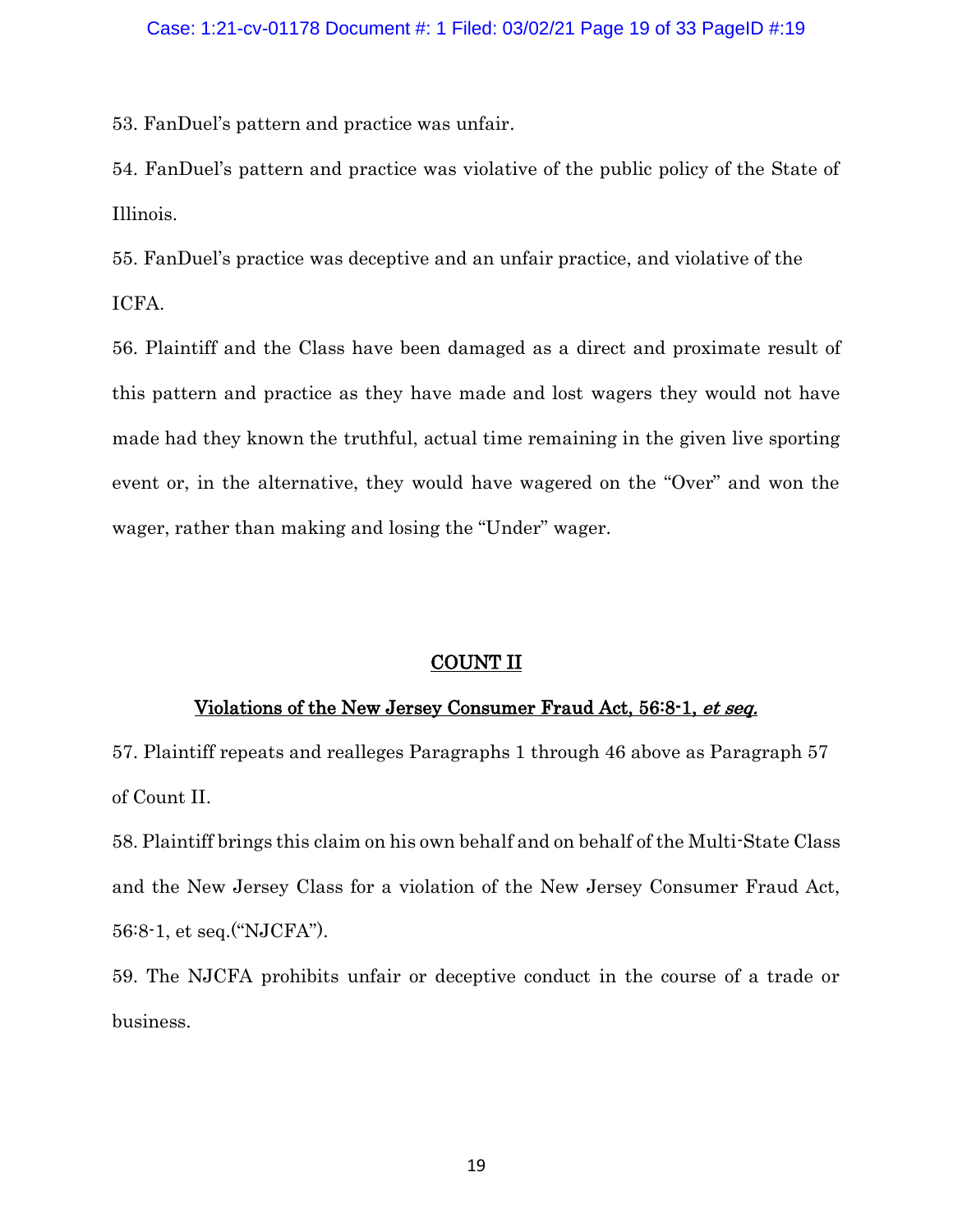#### Case: 1:21-cv-01178 Document #: 1 Filed: 03/02/21 Page 20 of 33 PageID #:20

60. At all relevant times, FanDuel violated the NJCFA by knowingly providing data to its membership about the time remaining in a given live sporting event, purportedly real-time based, that was materially false, understated and/or misleading.

61. FanDuel's' practice was a deceptive practice.

62. FanDuel's pattern and practice was unfair.

63. FanDuel's pattern and practice was violative of the public policy of the State of New Jersey.

64. FanDuel's practice was deceptive and an unfair practice, and violative of the NJCFA.

65. Plaintiff and the Class have been damaged as a direct and proximate result of this pattern and practice as they have made and lost wagers they would not have made had they known the truthful, actual time remaining in the given live sporting event or, in the alternative, they would have wagered on the "Over" and won the wager rather than making and losing the "Under" wager.

## COUNT III

# Violations of the Pennsylvania Unfair Trade Practices and Consumer Protection Law, 73 P.S. § 201-1, et seq.

66. Plaintiff repeats and realleges Paragraphs 1 through 46 above as Paragraph 66 of Count III.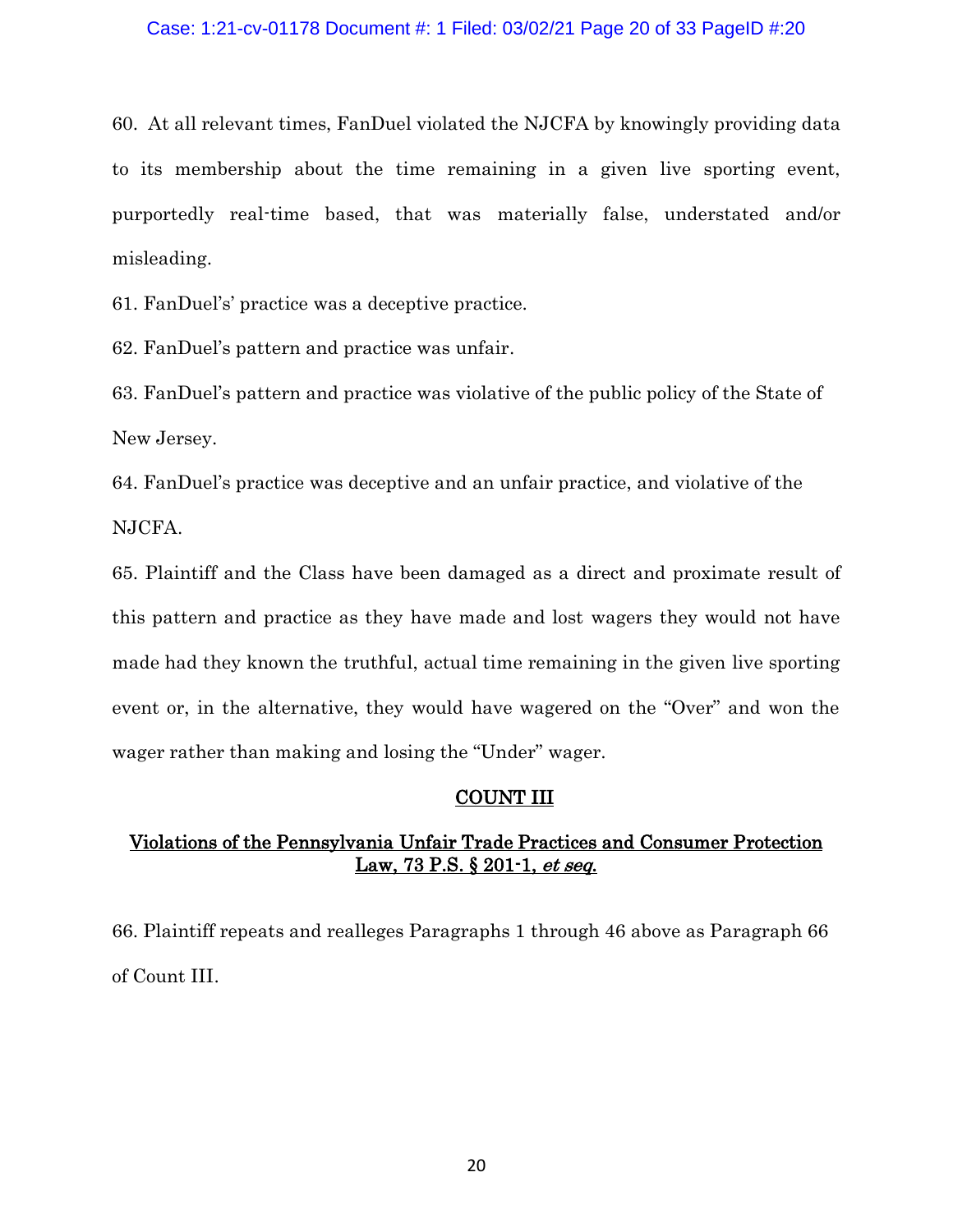#### Case: 1:21-cv-01178 Document #: 1 Filed: 03/02/21 Page 21 of 33 PageID #:21

67. Plaintiff brings this claim on his own behalf and on behalf of the Multi-State Class and the Pennsylvania Class for a violation of the Pennsylvania Unfair Trade Practices Act and Consumer Protection Laws, 73 P.S. § 201-1, et seq. ("PCPL").

68. The PCPL prohibits unfair or deceptive conduct in the course of a trade or business.

69. At all relevant times, FanDuel violated the PCPL by knowingly providing data to its membership regarding the time remaining in a given live sporting event, purportedly real-time based, that was materially false, understated and/or misleading.

70. FanDuel's' practice was a deceptive practice.

71. FanDuel's pattern and practice was unfair.

72. FanDuel's pattern and practice was violative of the public policy of the State of Pennsylvania.

73. FanDuel's practice was a deceptive and an unfair practice, and violative of the PCPL.

74. Plaintiff and the Class have been damaged as a direct and proximate result of this pattern and practice as they have made and lost wagers they would not have made had they known the actual time remaining in the given live sporting event or, in the alternative, they would have wagered on the "Over" and won the wager rather than making and losing the "Under" wager.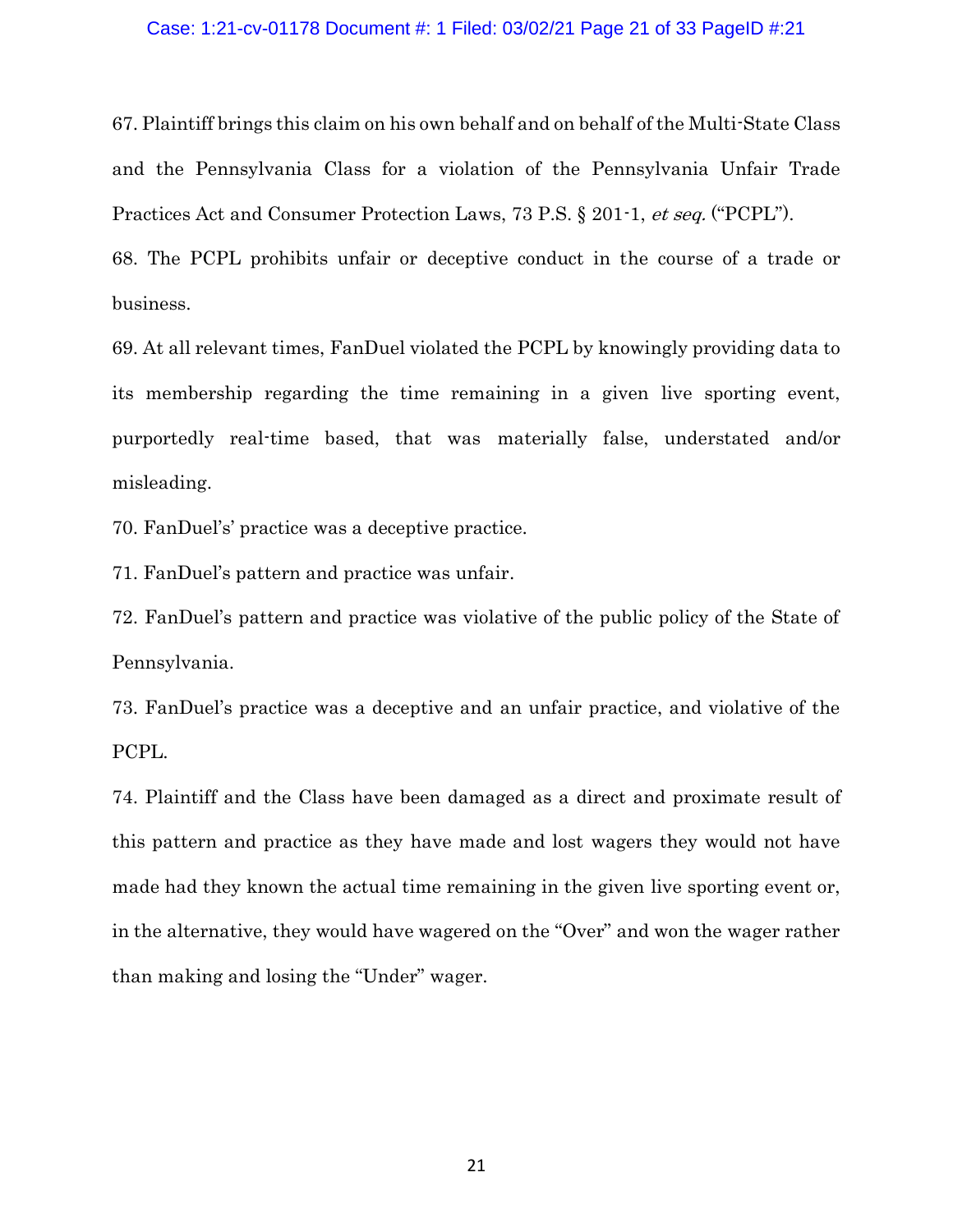# COUNT IV

# Violations of the West Virginia Consumer Protection Act Article 6, § 46A-6-101, et seq.

75. Plaintiff repeats and realleges Paragraphs 1 through 46 above as Paragraph 75 of Count IV.

76. Plaintiff brings this claim on his own behalf and on behalf of the Multi-State Class and the West Virginia Class for a violation of the West Virginia Consumer Protection Act, Article 6, § 46A-6-101, et seq. ("WVCPA").

77. The WVCPA prohibits unfair or deceptive conduct in the course of a trade or business.

78. At all relevant times, FanDuel violated the WVCPA by knowingly providing data to its membership regarding the time remaining in a given live sporting event, purportedly real-time based, that was materially false, understated and/or misleading.

79. FanDuel's' practice was a deceptive practice.

80. FanDuel's pattern and practice was unfair.

81. FanDuel's pattern and practice was violative of the public policy of the State of West Virginia.

82. FanDuel's practice was a deceptive and an unfair practice, and violative of the WVCPA.

83. Plaintiff and the Class have been damaged as a direct and proximate result of this pattern and practice as they have made and lost wagers they would not have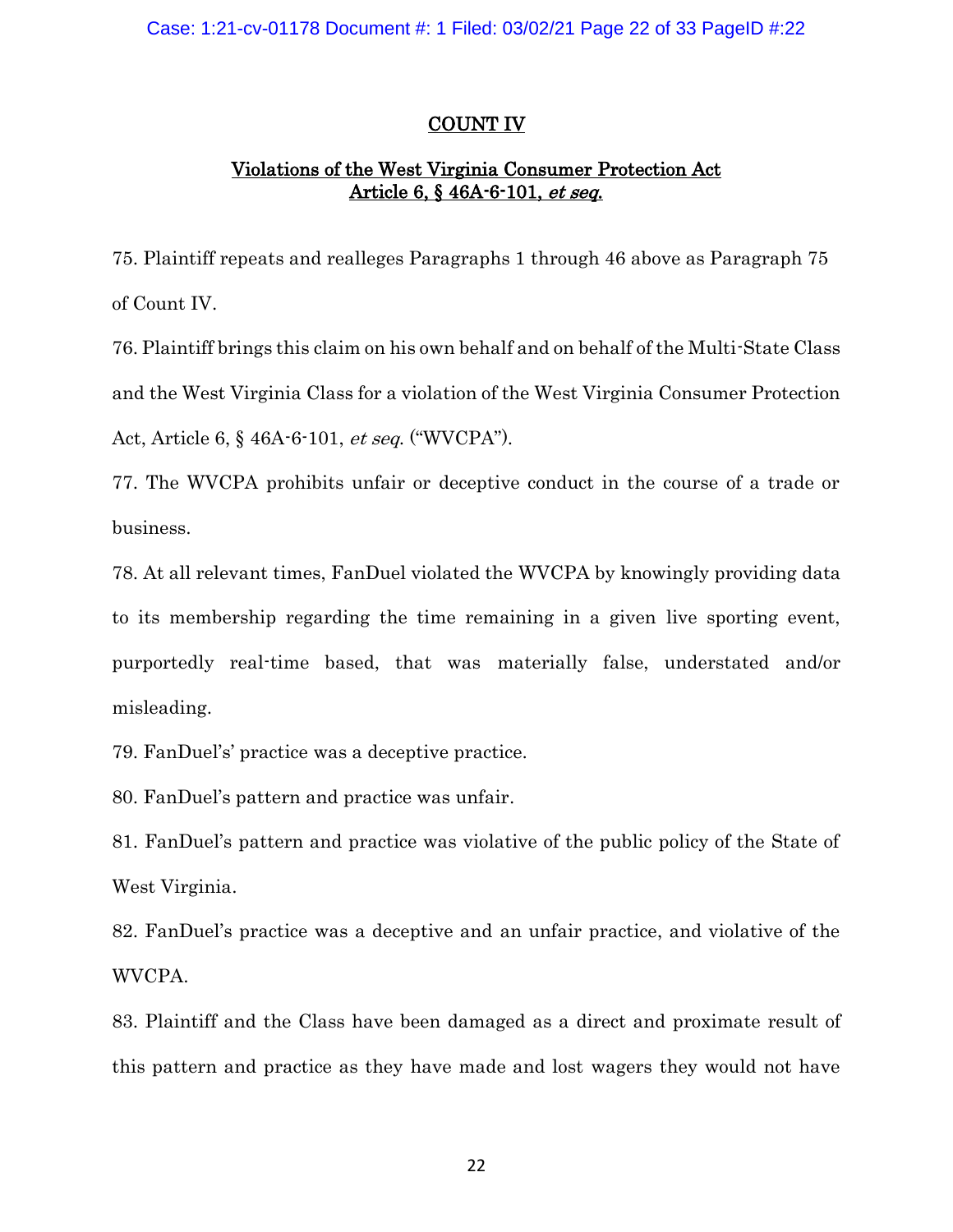made had they known the truthful, actual time remaining in the given live sporting event or, in the alternative, they would have wagered on the "Over" and won the wager rather than making and losing the "Under" wager.

### COUNT V

### Violations of the Indiana Unfair and Deceptive Acts and Practices Act, § 24-5-0

84. Plaintiff repeats and realleges Paragraphs 1 through 46 above as Paragraph 84 of Count V.

85. Plaintiff brings this claim on his own behalf and on behalf of the Multi-State Class and Indiana Class for violation of the Indiana Unfair and Deceptive Acts and Practices Act, § 24-5-0, et seq. ("IUDA").

86. The IUDA prohibits unfair or deceptive conduct in the course of a trade or business.

87. At all relevant times, FanDuel violated the IUDA by knowingly providing data to its membership regarding the time remaining in a given live sporting event, purportedly real-time based, that was materially false, understated and/or misleading.

88. FanDuel's' practice was a deceptive practice.

89. FanDuel's pattern and practice was unfair.

90. FanDuel's pattern and practice was violative of the public policy of the State of Indiana.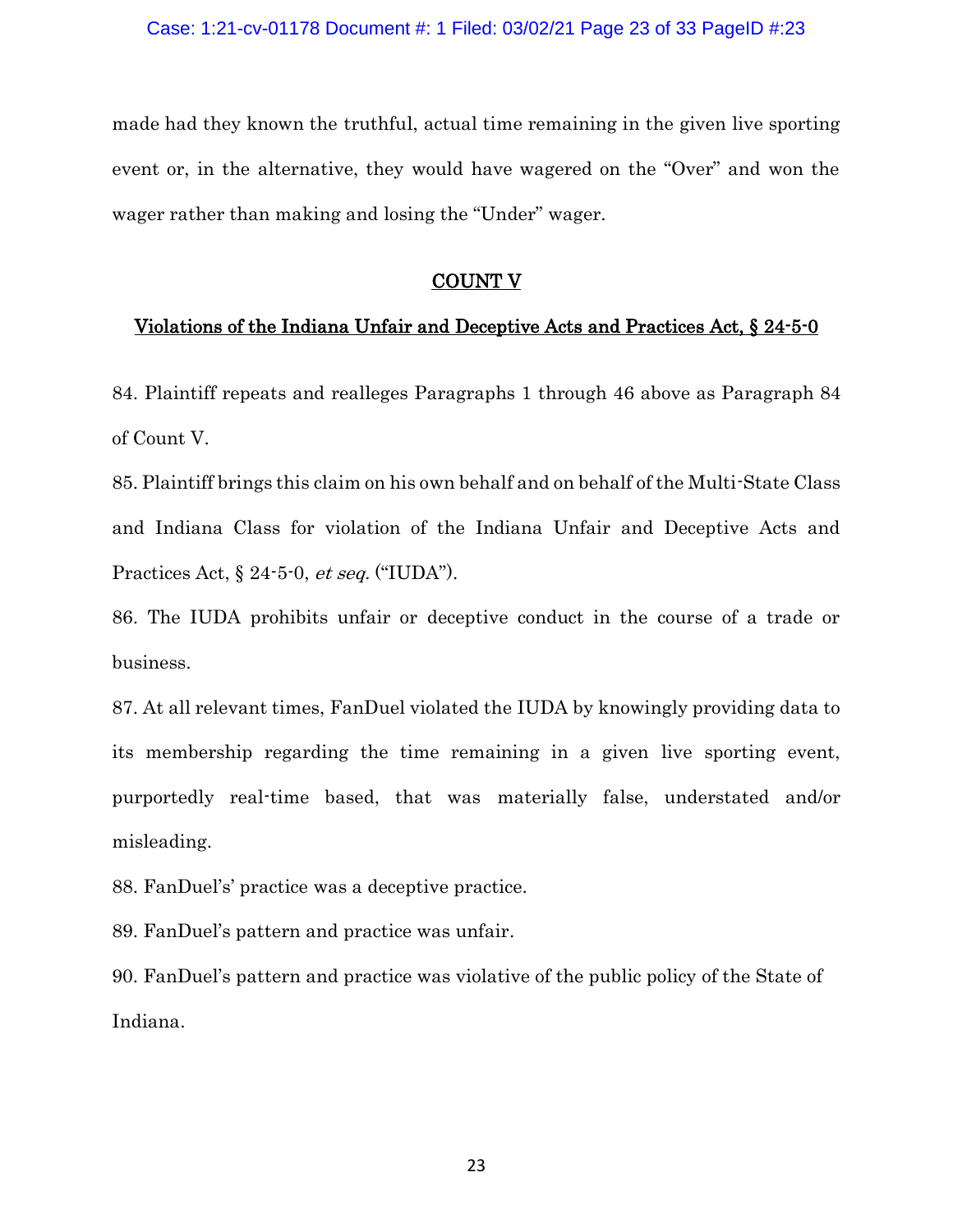91. FanDuel's practice was a deceptive and unfair practice, and violative of the IUDA.

92. Plaintiff and the Class have been damaged as a result of this pattern and practice as they have made and lost wagers they would not have made had they known the truthful, actual time remaining in the given live sporting event or, in the alternative, they would have wagered on the "Over" and won the wager rather than making and losing the "Under" wager.

### COUNT VI

### Violations of the Iowa Consumer Fraud Act, Iowa Code, § 714.16, et seq.

93. Plaintiff repeats and realleges Paragraphs 1 through 46 above as Paragraph 93 of Count VI.

94. Plaintiff brings this claim on his own behalf and on behalf of the Multi-State Class and the Iowa Class for a violation of the Iowa Consumer Fraud Act, § 714.16, et seq. ("ICF Act").

95. The ICF Act prohibits unfair or deceptive conduct in the course of a trade or business.

96. At all relevant times, FanDuel violated the ICF Act by knowingly providing data to its membership regarding the time remaining in a given live sporting event, purportedly real-time based, that was materially false, understated and/or misleading.

97. FanDuel's' practice was a deceptive practice.

98. FanDuel's pattern and practice was unfair.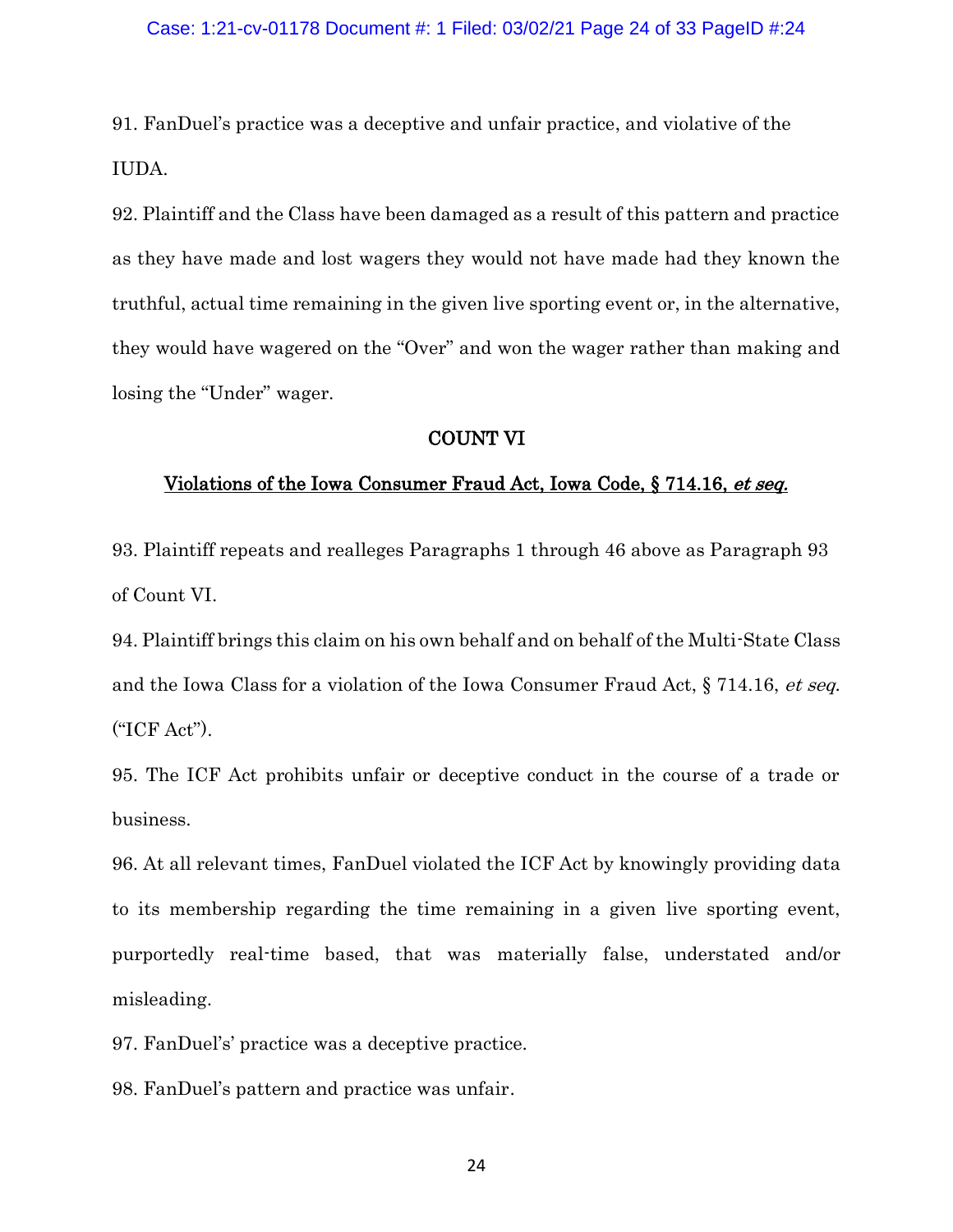#### Case: 1:21-cv-01178 Document #: 1 Filed: 03/02/21 Page 25 of 33 PageID #:25

99. FanDuel's pattern and practice was violative of the public policy of the State of Iowa.

100. FanDuel's practice was a deceptive and unfair practice, and violative of the ICF Act.

101. Plaintiff and the Class have been damaged as a direct and proximate result of this pattern and practice as they have made and lost wagers they would not have made had they known the actual time remaining in the given live sporting event or, in the alternative, they would have wagered on the "Over" and won the wager rather than making and losing the "Under" wager.

#### COUNT VII

### Violations of the Colorado Consumer Protection Act, C.R.S.A. § 6-1-101, et seq.

102. Plaintiff repeats and realleges Paragraphs 1 through 46 above as Paragraph 102 of Count VII.

103. Plaintiff brings this claim on his own behalf and on behalf of the Multi-State Class and the Colorado Class for a violation of the Colorado Consumer Protection Act, C.R.S.A. § 6-1-101, et seq. ("CCPA").

104. The CCPA prohibits unfair or deceptive conduct in the course of a trade or business.

105. At all relevant times, FanDuel violated the CCPA by knowingly providing data to its membership regarding the time remaining in a given live sporting event,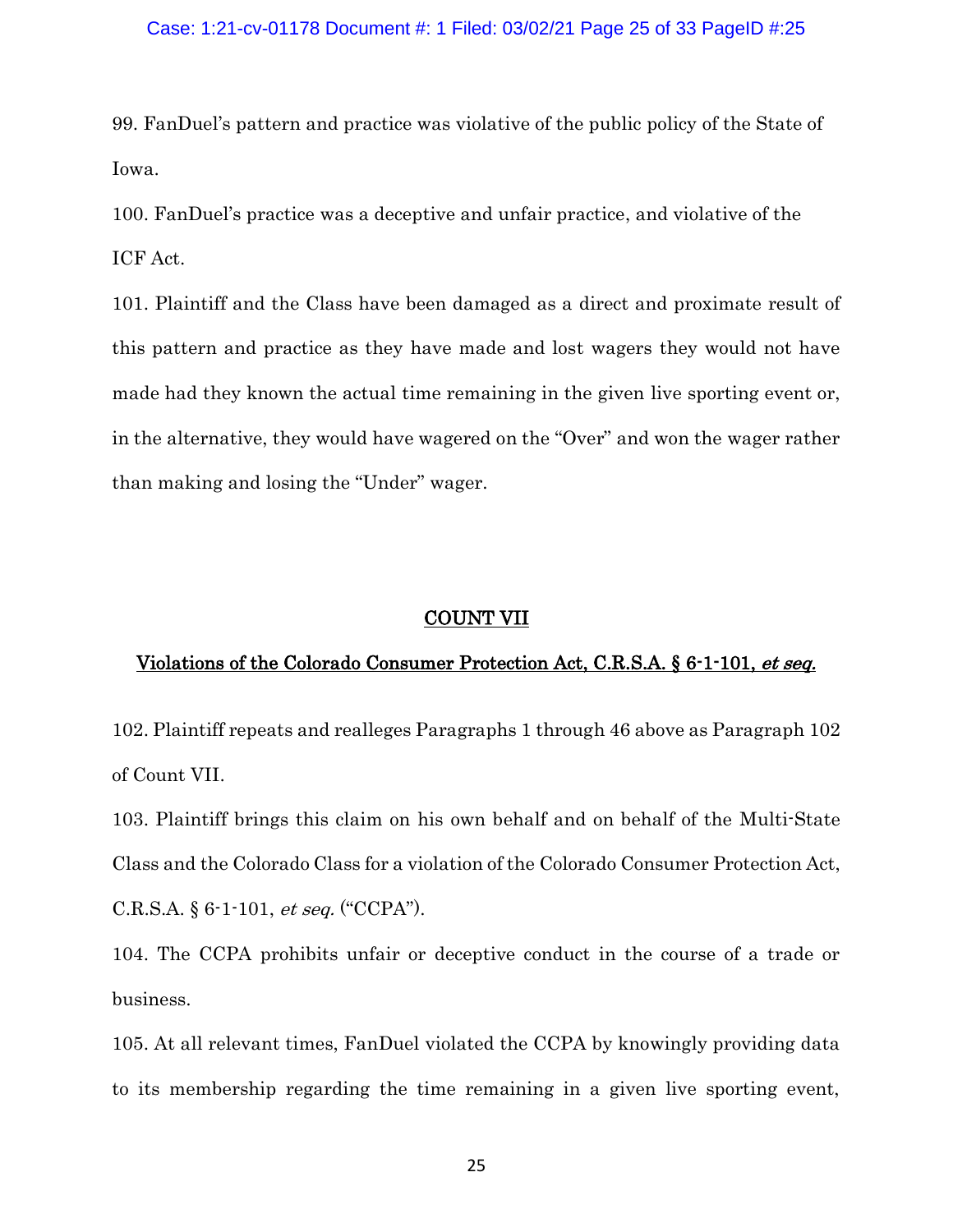#### Case: 1:21-cv-01178 Document #: 1 Filed: 03/02/21 Page 26 of 33 PageID #:26

purportedly real-time based, that was materially false, understated and/or misleading.

106. The pattern and practice of FanDuel was violative of the public policy of the State of Colorado.

107. FanDuel's practice was a deceptive and unfair practice, and violative of the CCPA.

108. Plaintiff and the Class have been damaged as a direct and proximate result of this pattern and practice as they have made and lost wagers they would not have made had they known the actual time remaining in the given live sporting event or, in the alternative, they would have wagered on the "Over" and won the wager rather than making and losing the "Under" wager.

#### COUNT VIII

# Violations of the Tennessee Consumer Protection Act, § 47-18-101, et seq.,

109. Plaintiff repeats and realleges Paragraphs 1 through 46 above as Paragraph 109 of Count VIII.

110. Plaintiff brings this claim on his own behalf and on behalf of the Multi-State Class and the Tennessee Class for a violation of the Tennessee Consumer Protection Act ("TCPA").

111. The TCPA prohibits unfair or deceptive conduct in the course of a trade or business.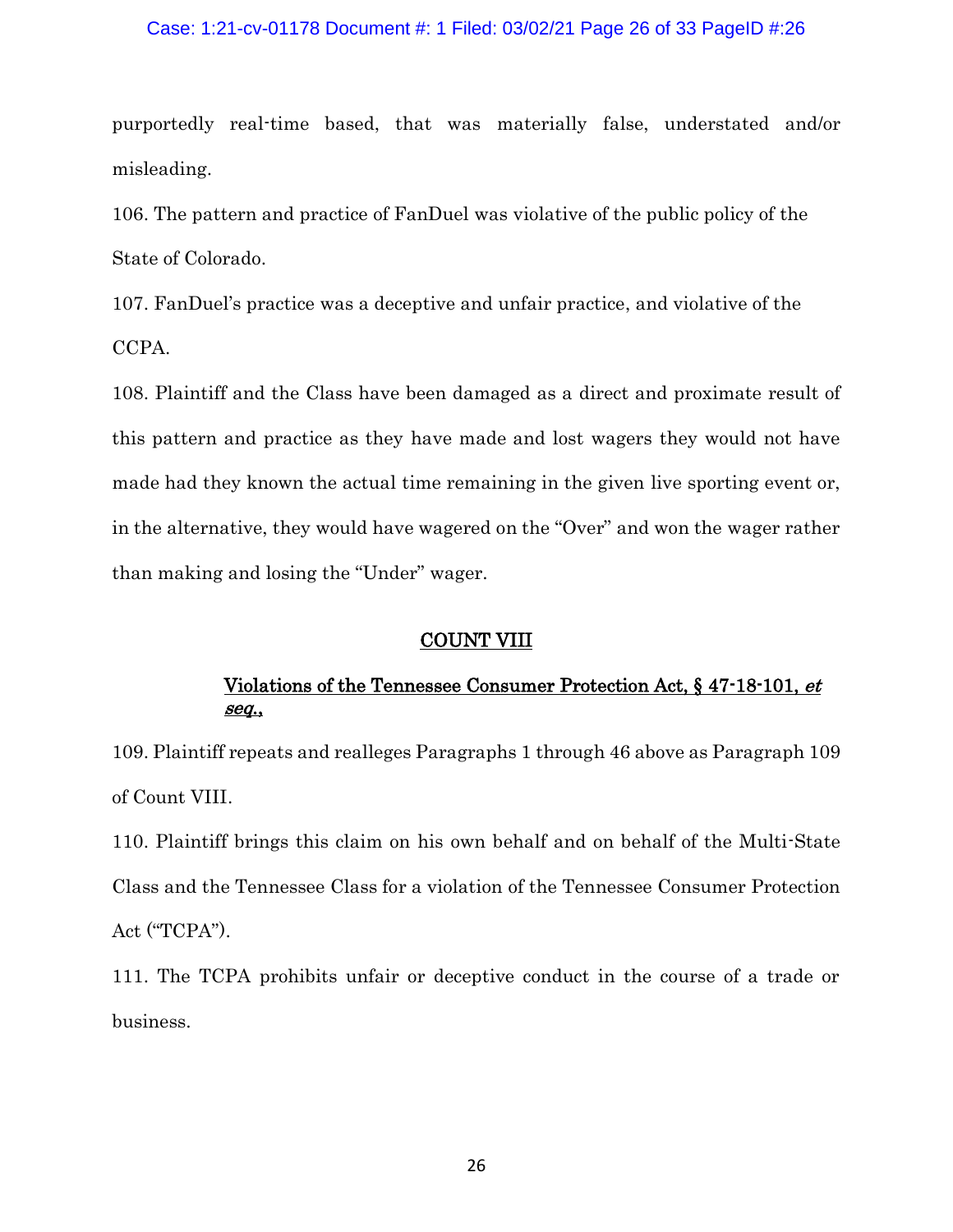#### Case: 1:21-cv-01178 Document #: 1 Filed: 03/02/21 Page 27 of 33 PageID #:27

112. At all relevant times, FanDuel violated the TCPA by knowingly providing data to its membership regarding the time remaining in a given live sporting event, purportedly real-time based, that was materially false, understated and/or misleading.

113. FanDuel's' practice was a deceptive practice.

114. FanDuel's pattern and practice was unfair.

115. FanDuel's pattern and practice was violative of the public policy of the State of Tennessee.

116. FanDuel's practice was a deceptive and unfair practice, and violative of the TCPA.

117. Plaintiff and the Class have been damaged as a direct and proximate result of this pattern and practice as they have made and lost wagers they would not have made had they known the actual time remaining in the given live sporting event or, in the alternative, they would have wagered on the "Over" and won the wager rather than making and losing the "Under" wager.

### COUNT IX

# Violations of the Virginia Consumer Protection Act of 1977 VA ST § 59.1-196, et seq.

118. Plaintiff repeats and realleges Paragraphs 1 through 46 above as Paragraph 118 of Count IX.

119. Plaintiff brings this claim on his own behalf and on behalf of the Multi-State Class and the Virginia Class for a violation of the Virginia Consumer Protection Act of 1977, VA ST § 59.1-196, et seq. ("VCPA").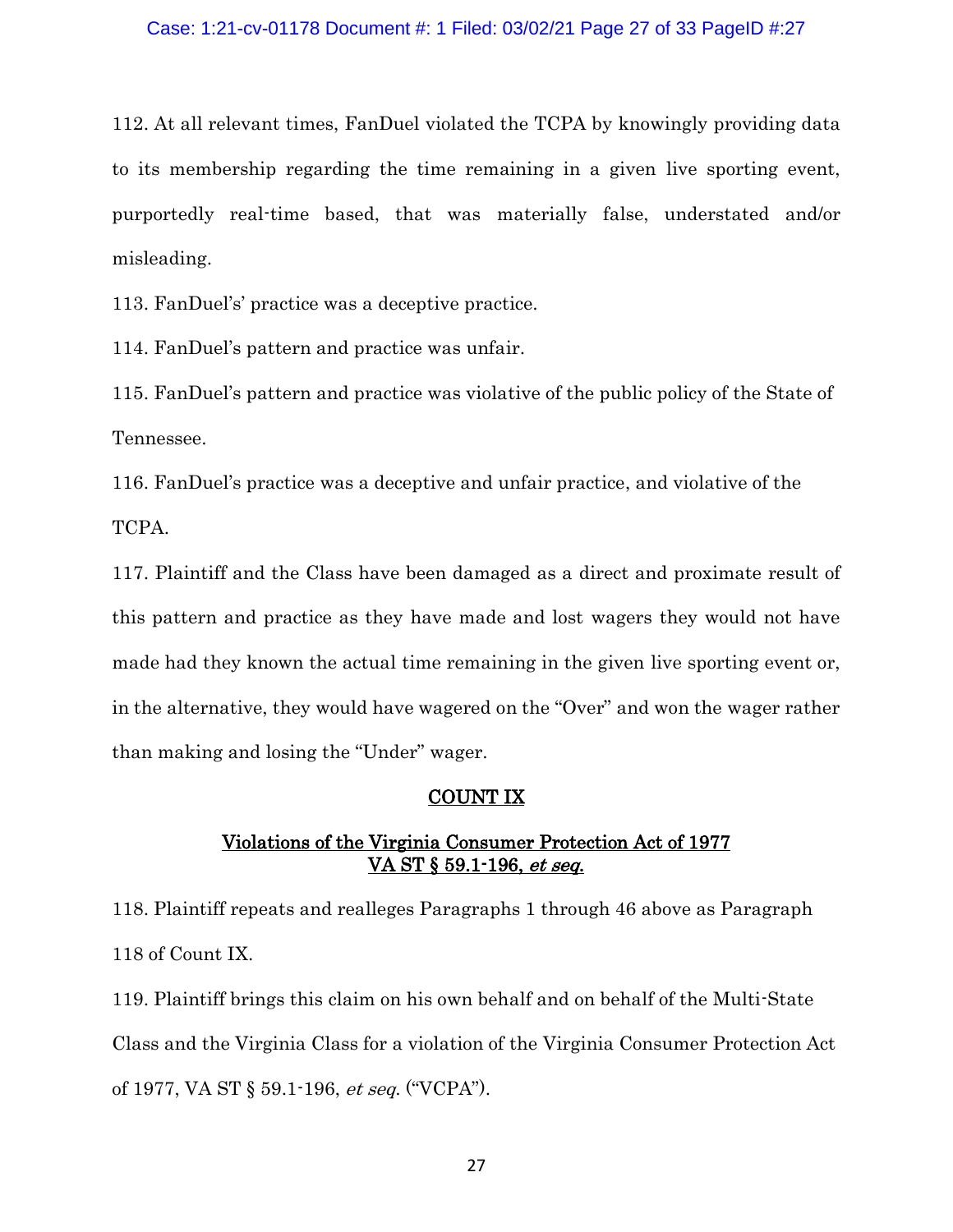#### Case: 1:21-cv-01178 Document #: 1 Filed: 03/02/21 Page 28 of 33 PageID #:28

120. The VCPA prohibits unfair or deceptive conduct in the course of a trade or business.

121. At all relevant times, FanDuel violated the VCPA by knowingly providing data to its membership regarding the time remaining in a given sporting event, purportedly real-time based, that was materially false, understated and/or misleading.

122. FanDuel's' practice was a deceptive practice.

123. FanDuel's pattern and practice was unfair.

124. FanDuel's Pattern and practice was violative of the public policy of the State of Virginia.

125. FanDuel's practice was a deceptive and unfair practice, and violative of the VCPA.

126. Plaintiff and the Class have been damaged as a direct and proximate result of this pattern and practice as they have made and lost wagers they would not have made had they known the actual time remaining in the given live sporting event or, in the alternative, they would have wagered on the "Over" and won the wager rather than making and losing the "Under" wager.

#### COUNT X

#### Violations of the Michigan Consumer Protection Act, § 445.901, et seq.

127. Plaintiff repeats and realleges Paragraphs 1 through 46 above as Paragraph 127 of Count X.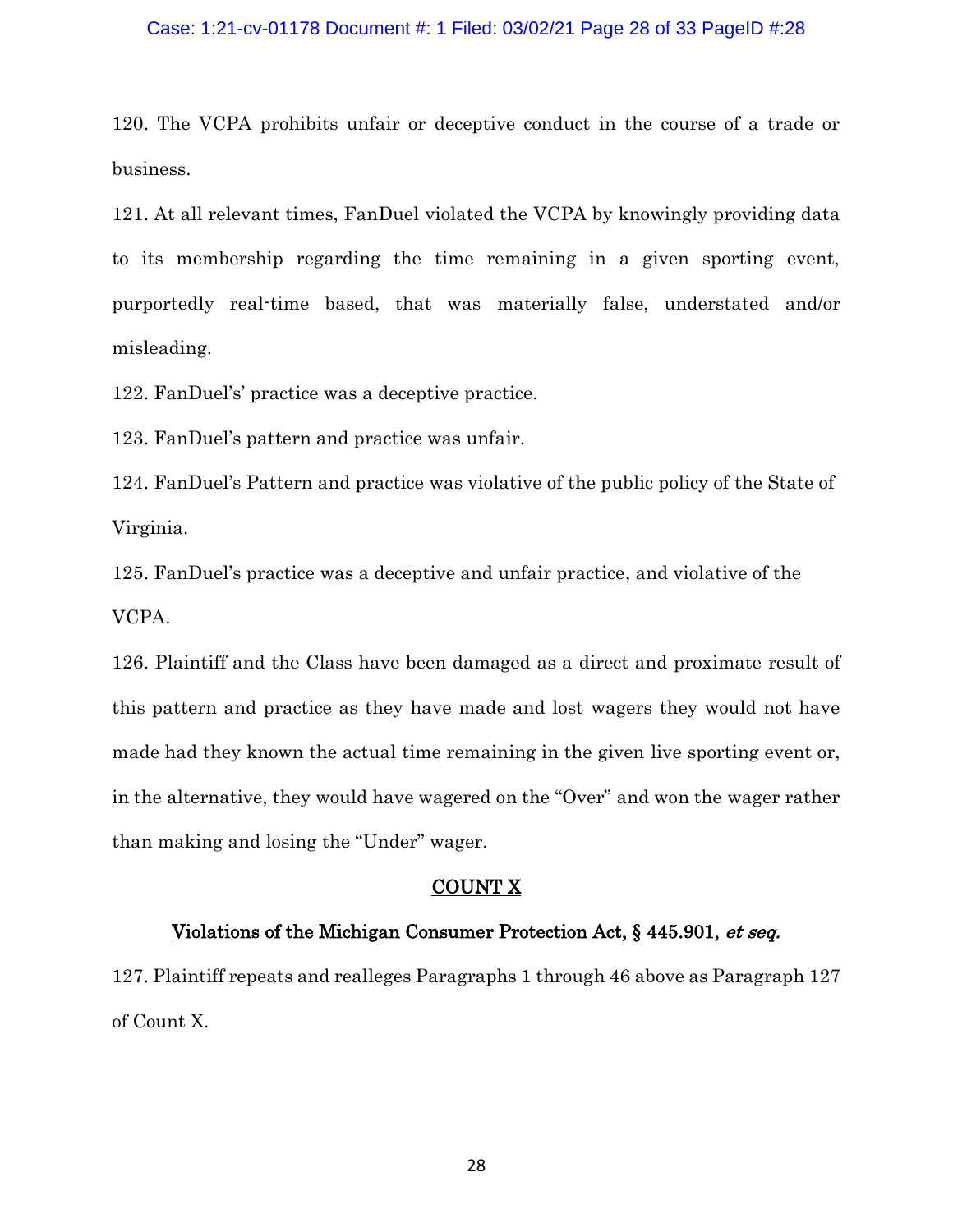#### Case: 1:21-cv-01178 Document #: 1 Filed: 03/02/21 Page 29 of 33 PageID #:29

128. Plaintiff brings this claim on his own behalf and on behalf of the Multi-State Class and the Michigan Class for a violation of the Michigan Consumer Protection Act, § 445.901, et seq., ("MCPA").

129. The MCPA prohibits unfair or deceptive conduct in the course of a trade or business.

130. At all relevant times, FanDuel violated the MCPA by knowingly providing data to its membership regarding the time remaining in a given sporting event, purportedly real-time based, that was materially false, understated and/or misleading.

131. FanDuel's' practice was a deceptive practice.

132. FanDuel's pattern and practice was unfair.

133. FanDuel's pattern and practice was violative of the public policy of the State of Michigan.

134. FanDuel's practice was a deceptive and unfair practice, and violative of the MCPA.

135. Plaintiff and the Class have been damaged as a direct and proximate result of this pattern and practice as they have made and lost wagers they would not have made had they known the actual time remaining in the given live sporting event or, in the alternative, they would have wagered on the "Over" and won the wager rather than making and losing the "Under" wager.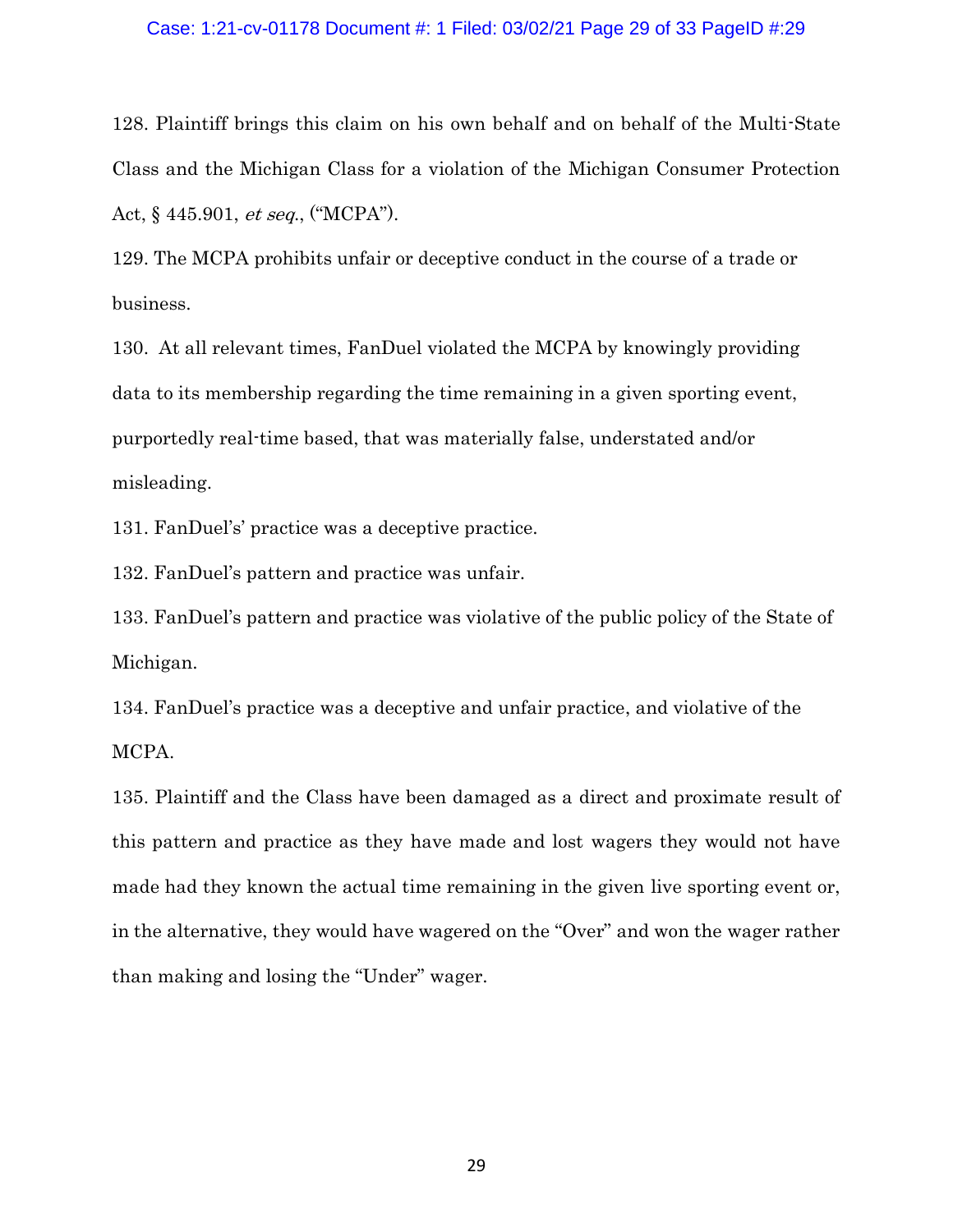# COUNT XI

# Breach of Contract

136. Plaintiff repeats and realleges Paragraphs 1 through 46 above as Paragraph 136 of Count XI.

137. By downloading the App and trading platform and agreeing to pay a fee for each wager made, FanDuel and Plaintiff (and the putative Class members) entered into a contract.

138. Pursuant to that contract, FanDuel agreed to provide truthful, accurate realtime information regarding the live sporting events available for wagering on its platform.

139. FanDuel breached that contract when it failed to provide accurate real-time trading information on its platform, as alleged herein.

140. As a direct and proximate result, Plaintiff was injured as alleged herein as well as having paid a fee for the services provided by FanDuel that it ought not have paid. 141. Plaintiff has performed all duties and obligations required on his part.

# COUNT XII

# Unjust Enrichment

142. Plaintiff repeats and realleges Paragraphs 1 through 46 above as Paragraph 142 of Count XII.

143. Plaintiff and the Class have been damaged as a direct and proximate result of this pattern and practice as they have made, and lost wagers they would not have made had they known the truthful, actual time remaining in the given live sporting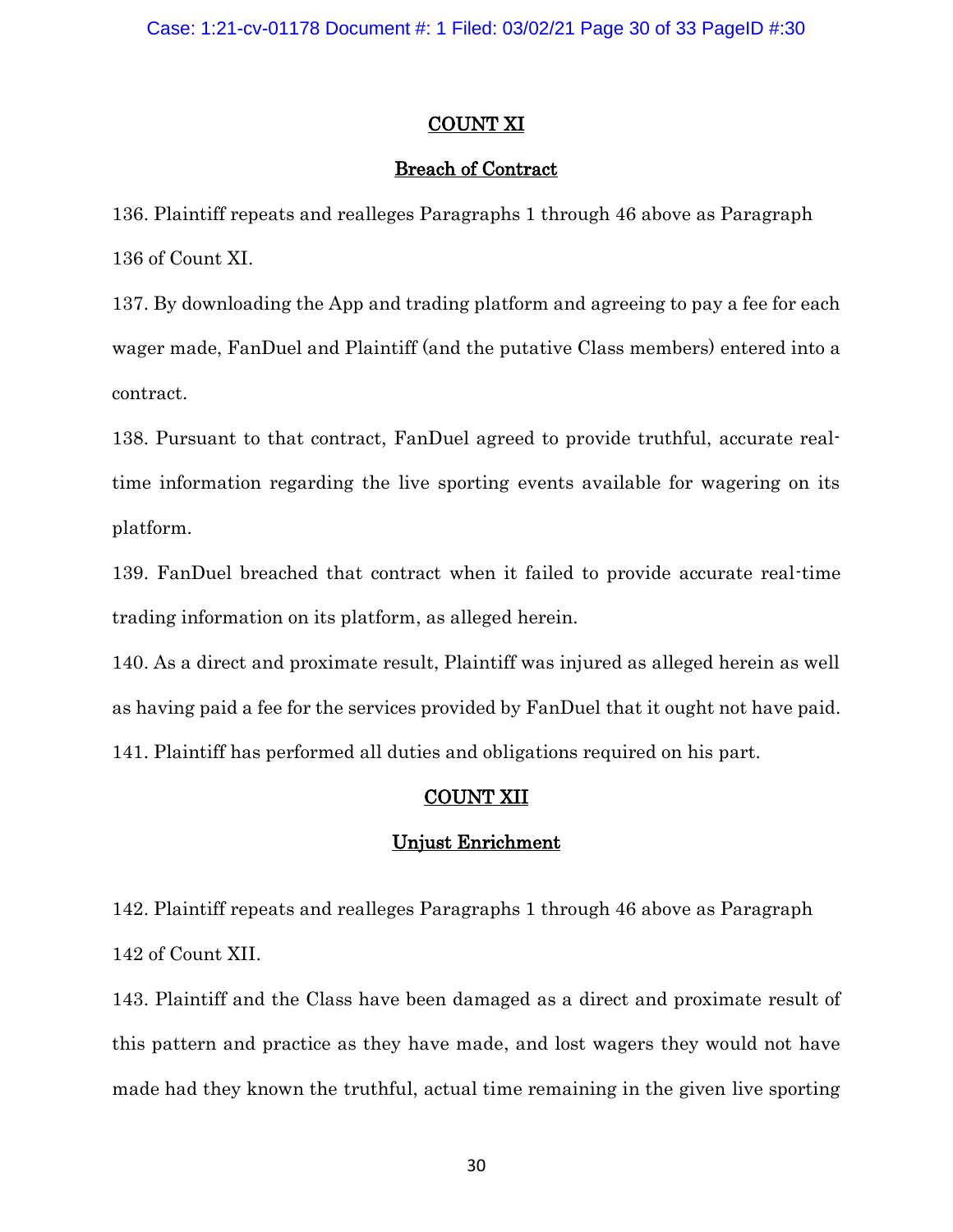#### Case: 1:21-cv-01178 Document #: 1 Filed: 03/02/21 Page 31 of 33 PageID #:31

event or, in the alternative, they would have wagered on the "Over" and won the wager rather than making and losing the "Under" wager.

144. As a result of its unlawful conduct described above, FanDuel has and will continue to be unjustly enriched to the detriment of Plaintiff and Class members. 145. FanDuel has profited immensely by providing wagering guidance to Plaintiff and the Class which was false as alleged herein.

146. These profits were a benefit conferred upon FanDuel by Plaintiff and the Class members when they paid a fee for each wager they lost.

147. FanDuel will be unjustly enriched if it is allowed to retain these illegal profits, and Plaintiff, and each Class member, is entitled to recover the amount by which FanDuel was unjustly enriched at their expense.

WHEREFORE, Plaintiff, individually, and on behalf of the Multi-State Class and the State Classes, respectfully requests that the Court grant certification of the proposed Multi-State Class and State Classes, including the designation of Plaintiff as the named representative of the Multi-State Class and his respective State Class, the appointment of the undersigned as Class Counsel, and the designation of any appropriate issue classes and/or subclasses, under the applicable provisions of Fed. R. Civ. P. 23, and that the Court enter judgment in Plaintiff's favor, and in favor of all of those who are similarly situated, and against Defendant, BETFAIR INTERACTIVE US, LLC, d/b/a FANDUEL SPORTSBOOK, as follows:

A. Injunctive and other equitable relief as is necessary to protect the interests of Plaintiff and the Class Members, including but not limited to an order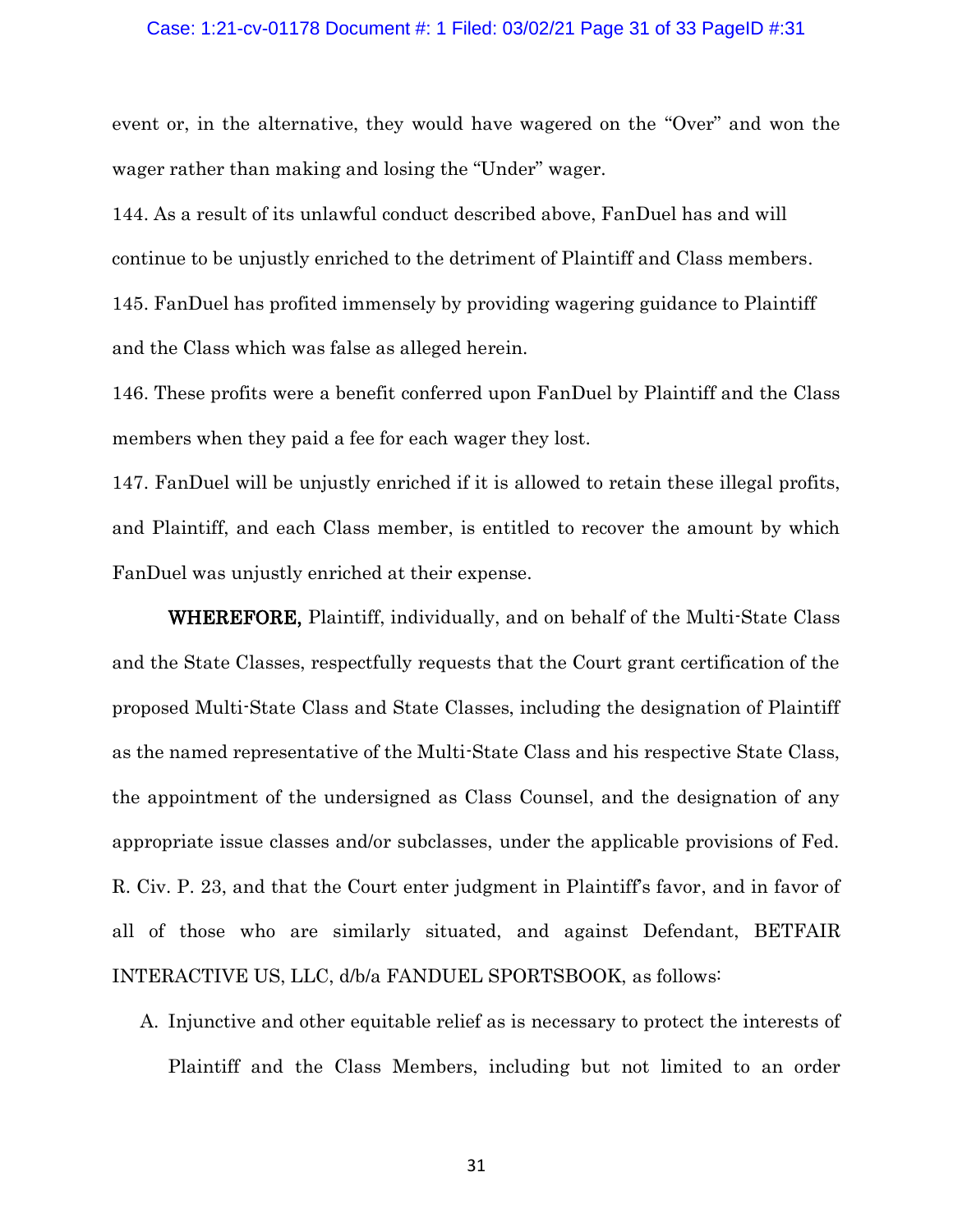prohibiting FanDuel from engaging in the wrongful, unlawful, unfair and deceptive acts as described herein;

- B. An award of compensatory, consequential, and general damages, including nominal damages, as allowed by law in an amount to be determined;
- C. An award of statutory and punitive damages, as allowed in an amount to be determined;
- D. An award of restitution or disgorgement of profits and fees paid, in an amount to be determined;
- E. An award of attorneys' fees, costs, and litigation expenses, as allowed by law;
- F. Prejudgment interest on all amounts awarded; and
- G. Such other and further relief as the Court may deem just and proper under the circumstances.

# Respectfully submitted,

ANDREW B. MELNICK, Plaintiff

By:/s/ Daniel J. Voelker One of His Attorneys

Daniel J. Voelker, Esq. (6189578) Voelker Litigation Group 33 N. Dearborn Street Suite 1000 Chicago, Illinois 60602 312.870.5430 312.254.7666 [dvoelker@voelkerlitigationgroup.com](mailto:dvoelker@voelkerlitigationgroup.com)